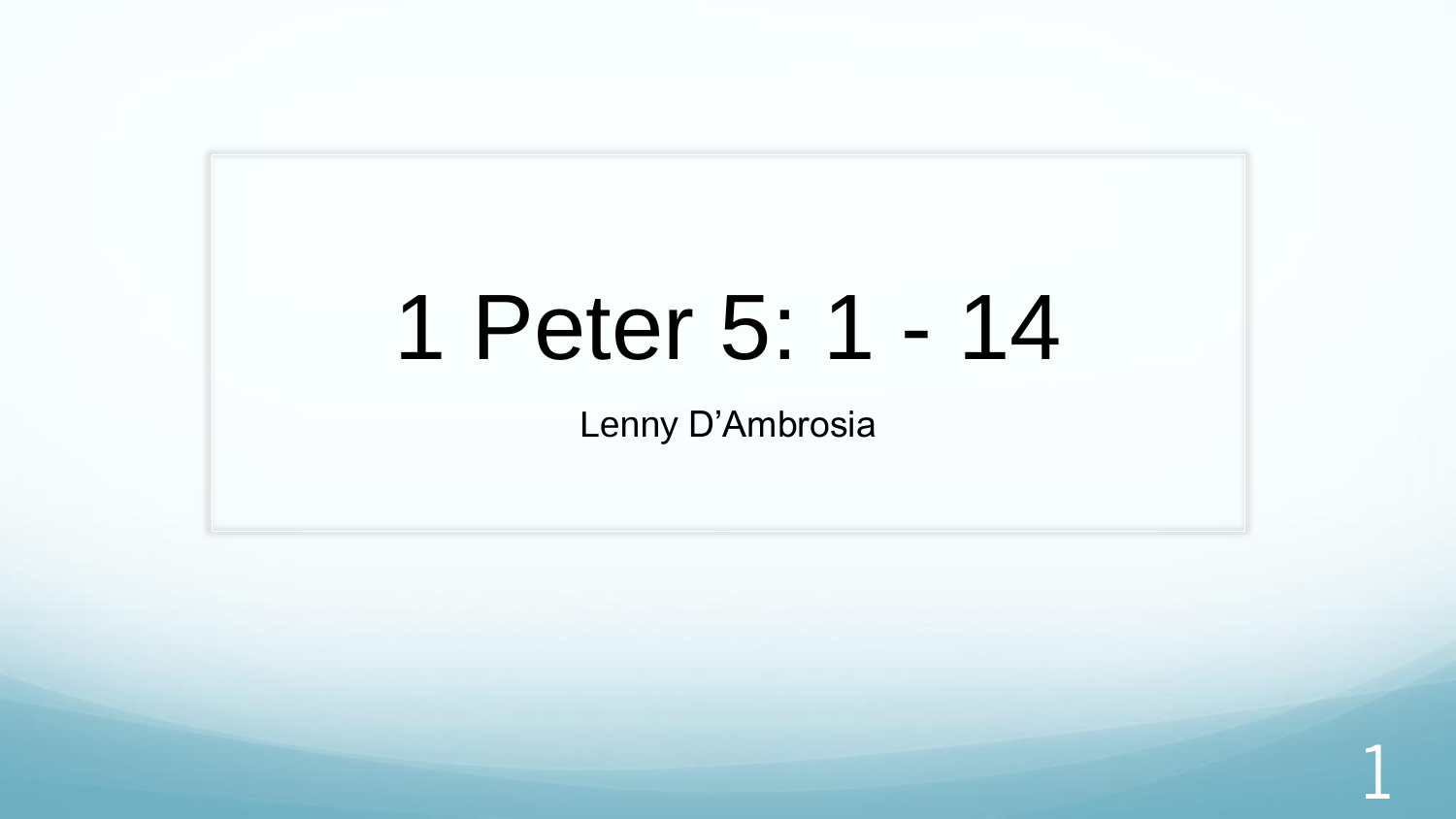### 1 Peter 5: 1-14

Ch 4: 1-19. **H. Godly Living** (continued)

Remain fervent in your Love vs 1-11

Share the sufferings of Christ vs 12-19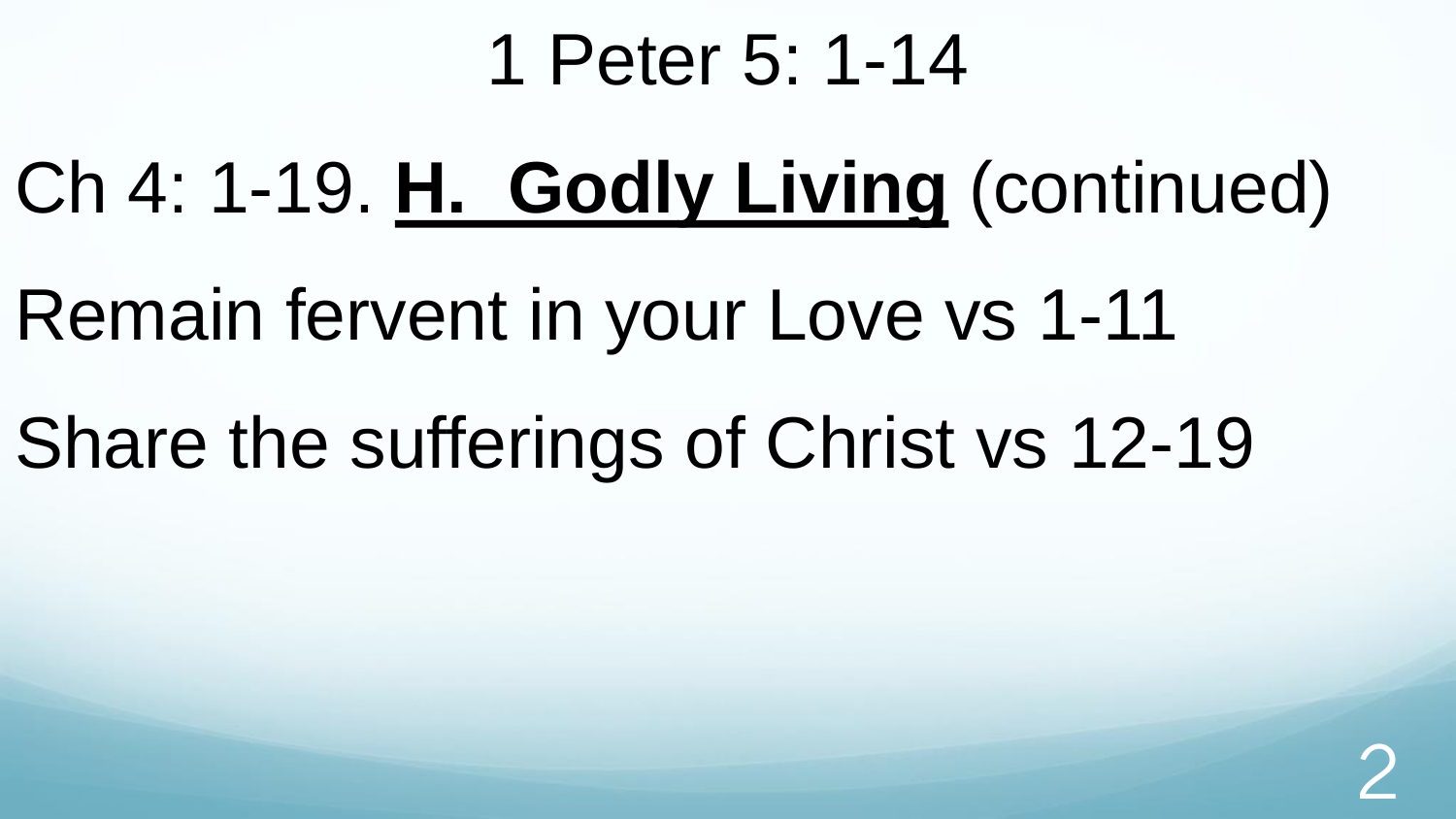### 1 Peter 5: 1 - 14

3



# Ch 5: 1-11 **I. Minister in Suffering**

- 1. Elders Shepherd the Flock
- 2. Saints Humble Yourselves
- Ch 5: 12-14 **J. Closing**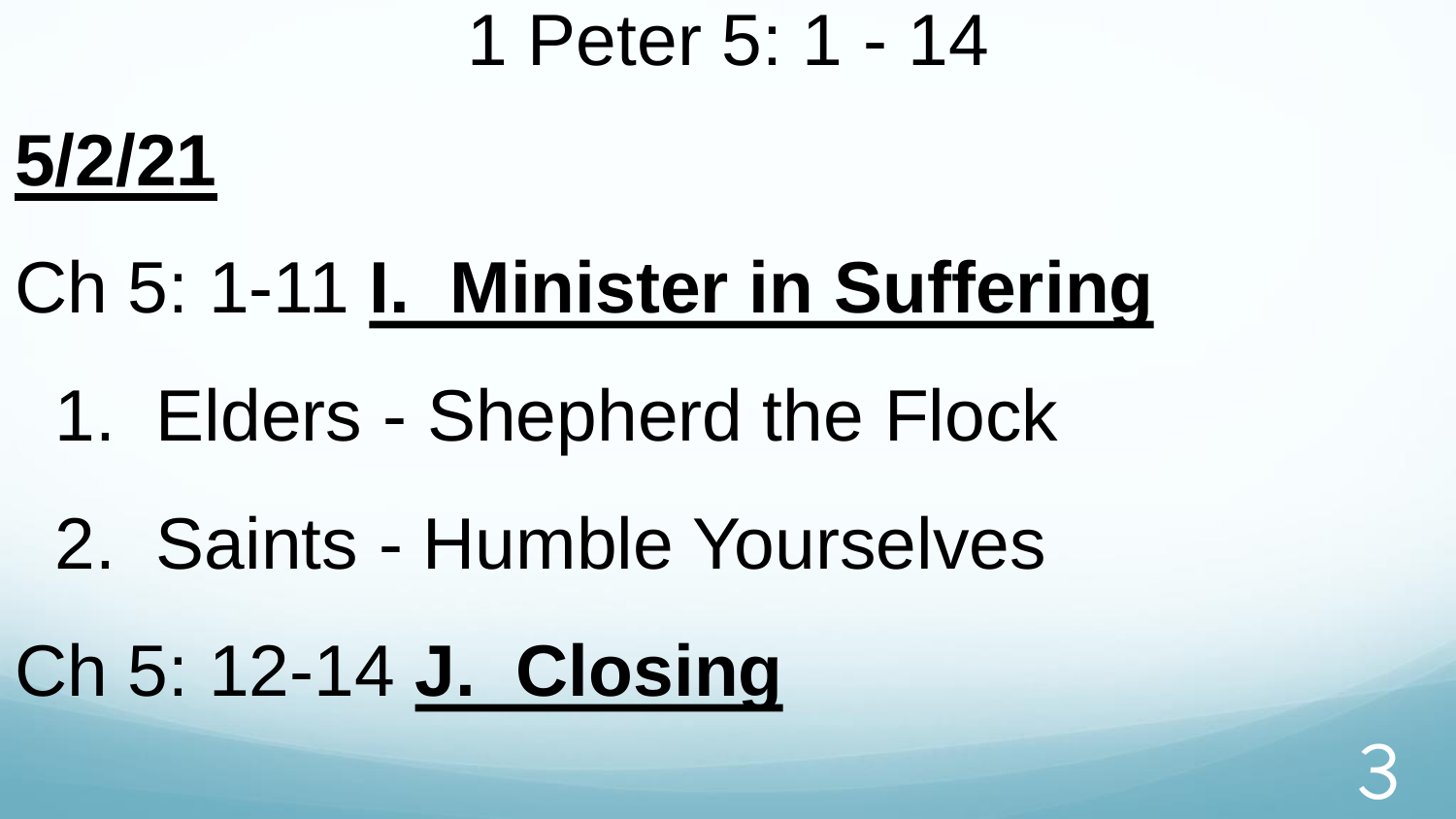# **1. To whom did Peter appeal? ([5:1\)](http://www.crossbooks.com/verse.asp?ref=1Pe+5%3A1)**

#### **1 Peter 5:1**

<sup>1</sup>Therefore, **I exhort the elders among you**, **as** *your* **fellow elder and witness of the sufferings of Christ**, and **a partaker also of the glory that is to be revealed**,

A. I exhort the elders among you

B. As *your* fellow elder and witness of the sufferings of **Christ** 

C. A partaker also of the glory that is to be revealed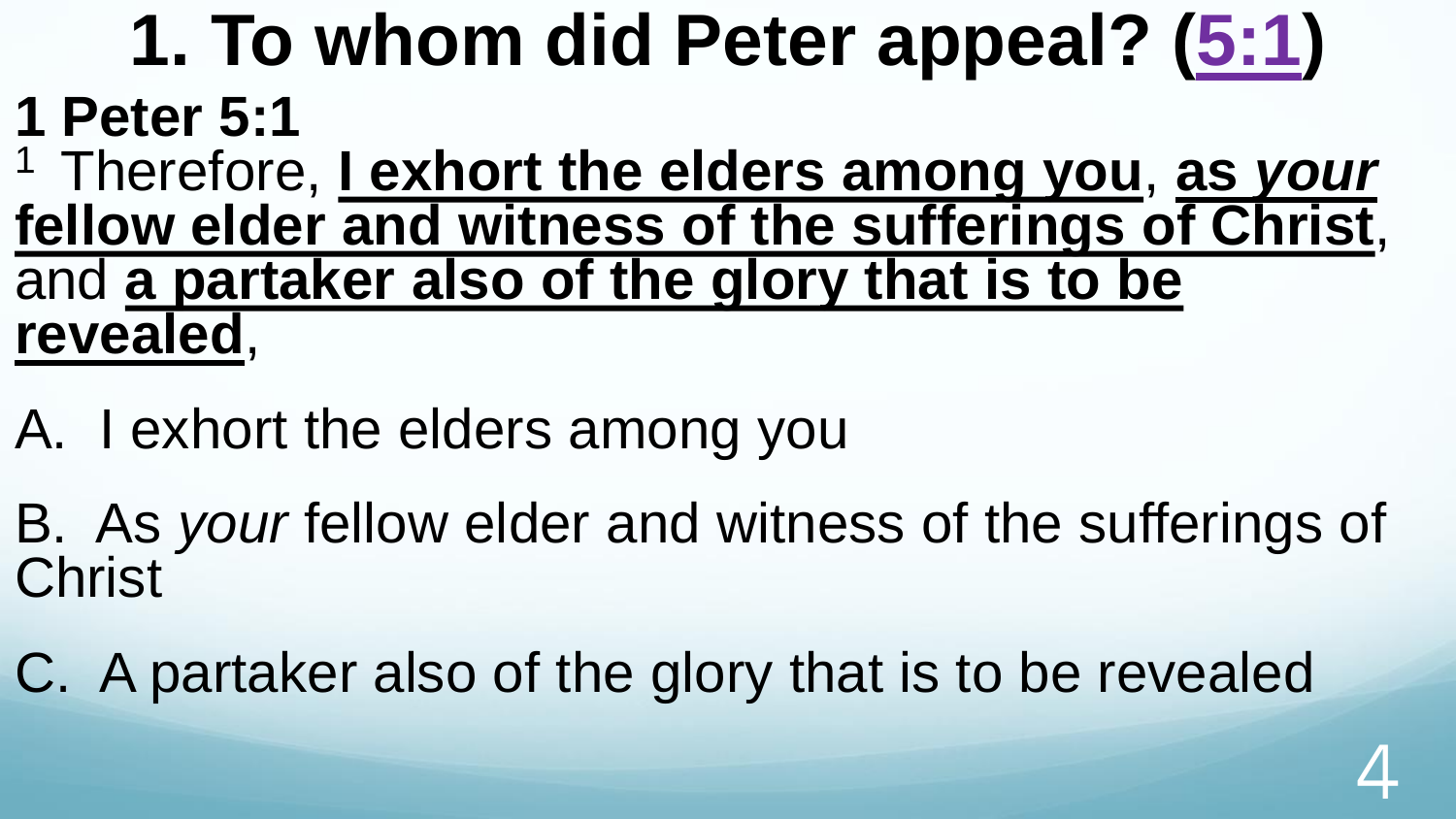- **2. What did Peter instruct elders to do? [\(5:2](http://www.crossbooks.com/verse.asp?ref=1Pe+5%3A2)) 1 Peter 5:2**
- <sup>2</sup>**shepherd the flock of God among you**,

**exercising oversight not under** 

**compulsion**, but **voluntarily, according to** 

*the will of* **God**; and **not for sordid gain,** 

**but with eagerness**;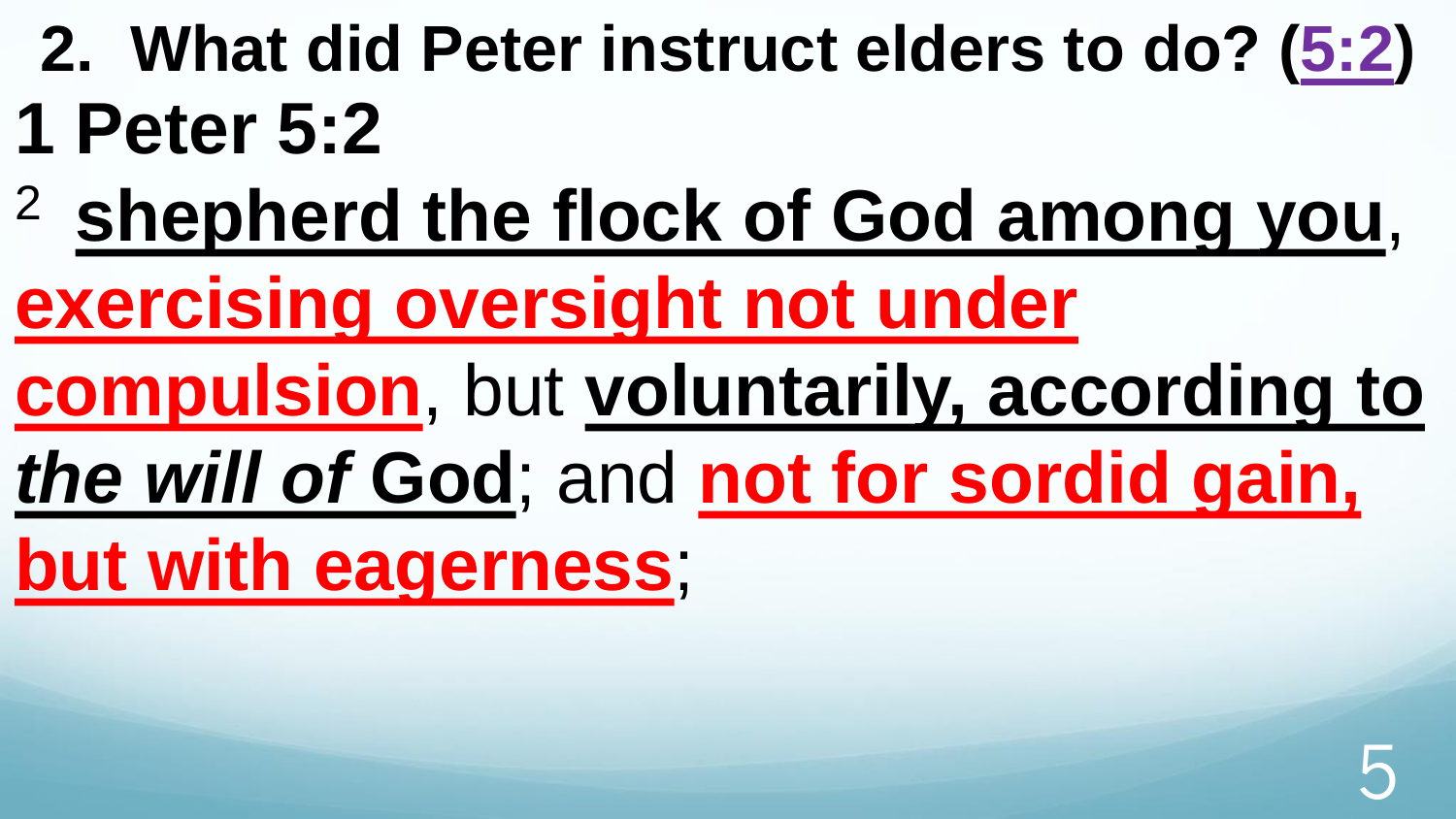- **2. What did Peter instruct elders to do? [\(5:2](http://www.crossbooks.com/verse.asp?ref=1Pe+5%3A2))**
- A. **The flock is** *the flock of God*; it is not the flock of the shepherd.
- B. The elders are to take the oversight of the flock willingly, not by force.
- C. The elder must take the oversight of the flock not for personal profit and gain, but of a ready mind.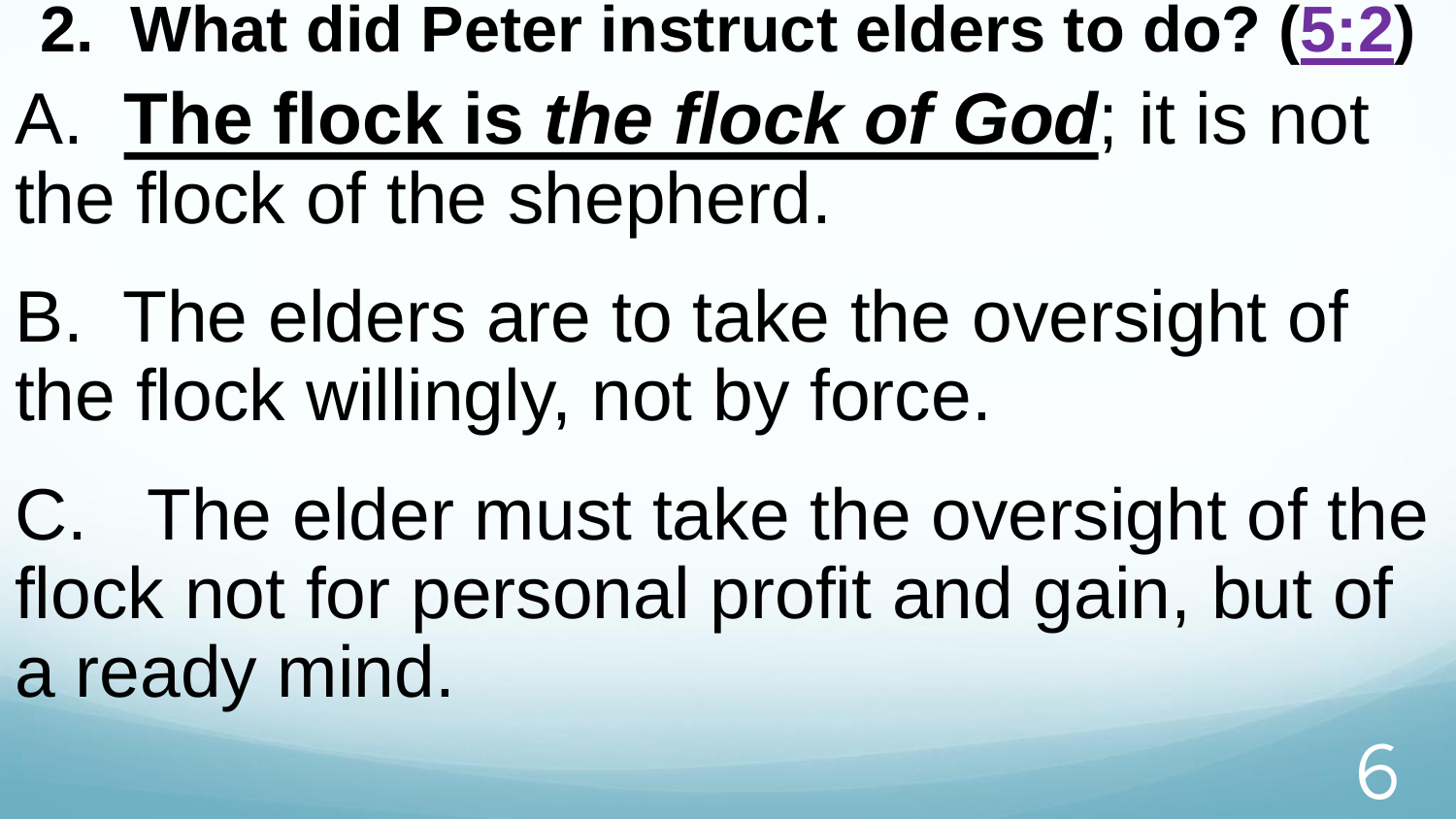**3. How did Peter tell elders to lead and not to lead? [\(5:3](http://www.crossbooks.com/verse.asp?ref=1Pe+5%3A3))** 

### **1 Peter 5:3**

<sup>3</sup>**nor yet as lording it over those allotted** 

# **to your charge**, but proving **to be examples to the flock.**

D. The elders are to take the oversight of the flock not as a lord, but by being an example.

7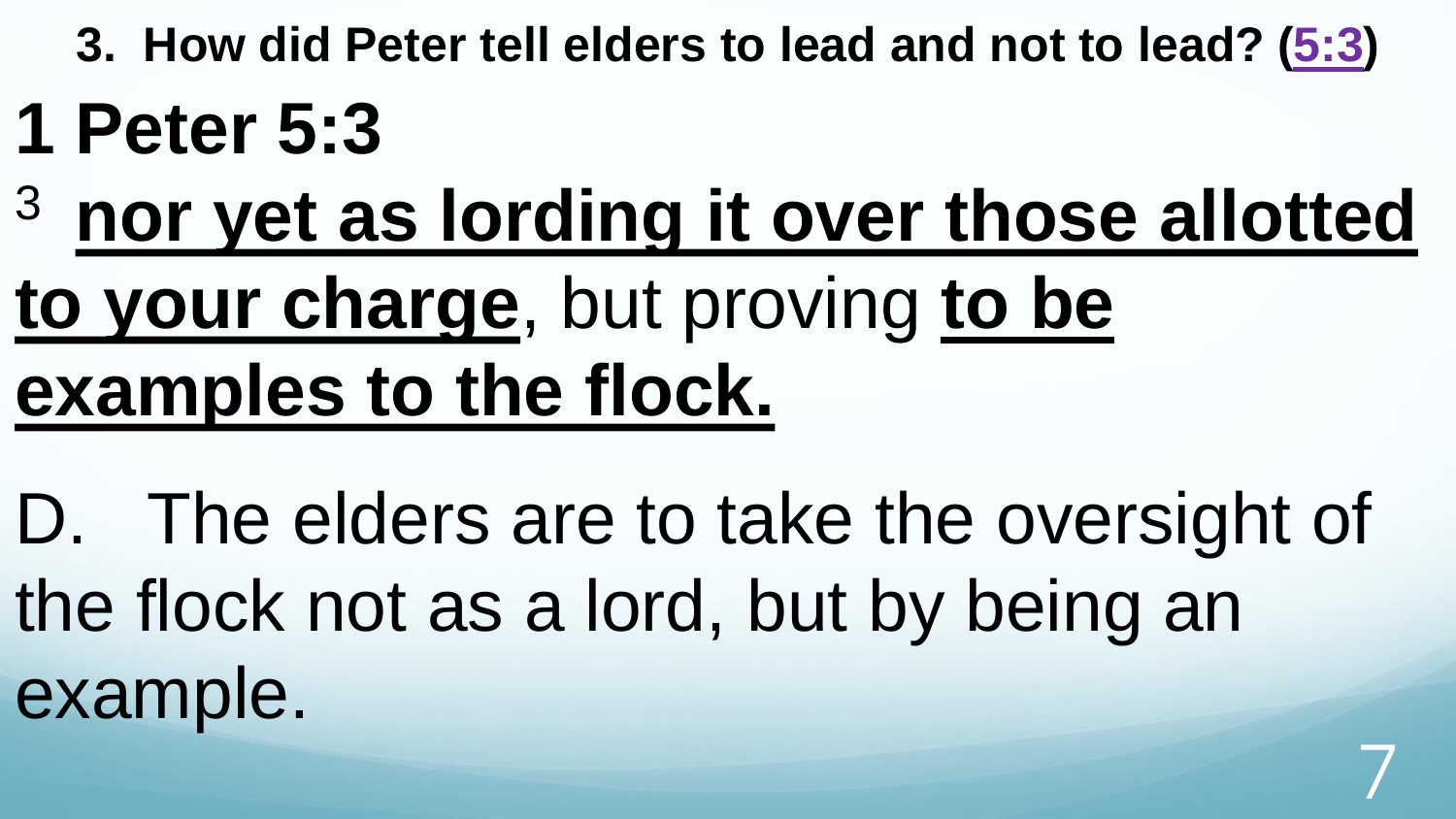# **1 Peter 5:4**

# <sup>4</sup> And when the Chief Shepherd appears, **you will receive the unfading crown of glory**.

# **You will receive the unfading crown of glory** 8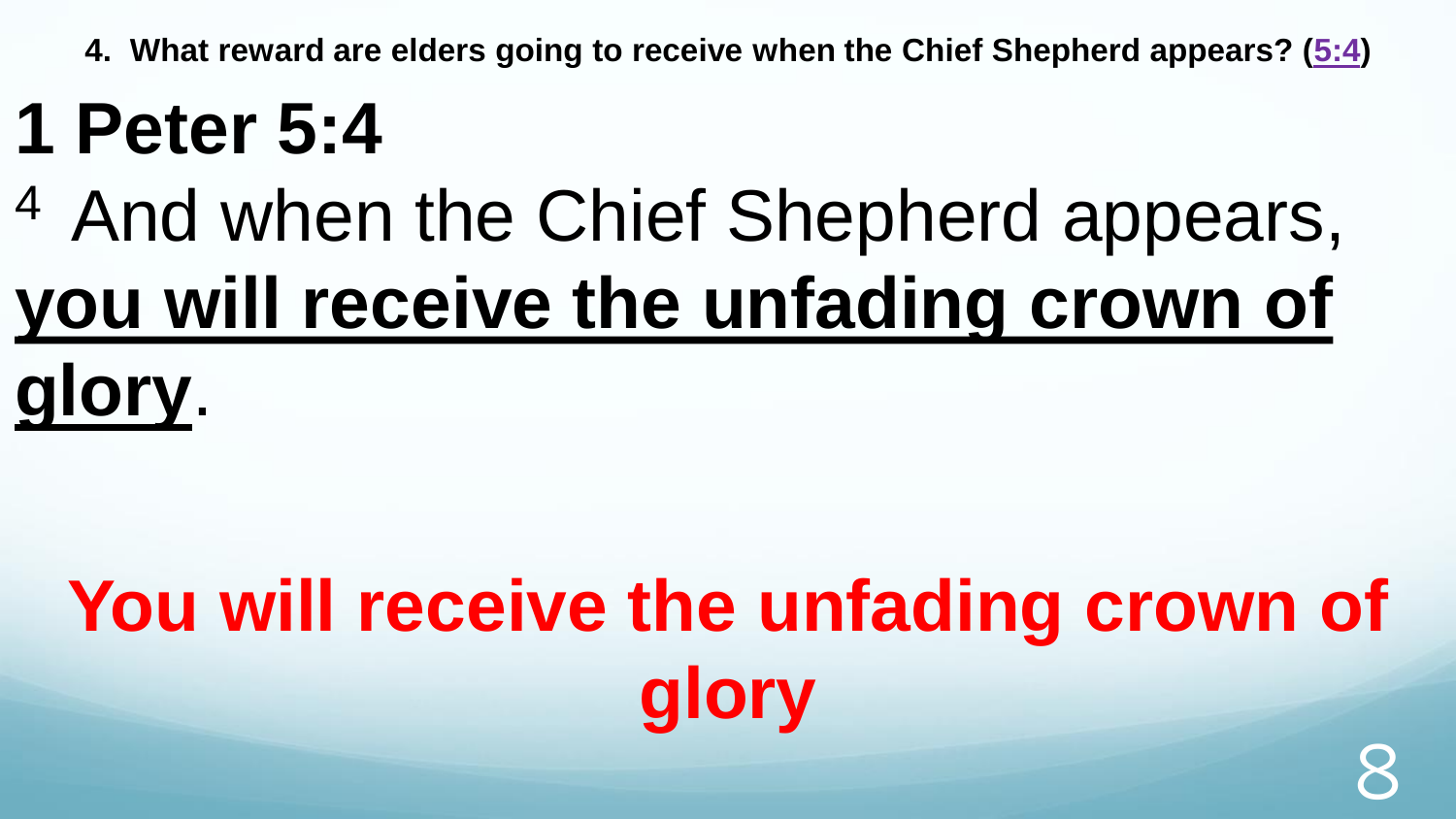# A. **Jesus is the Good Shepherd**.

## **John 10:11**

**11** "I am the **good shepherd**; the good shepherd lays down His life for the sheep.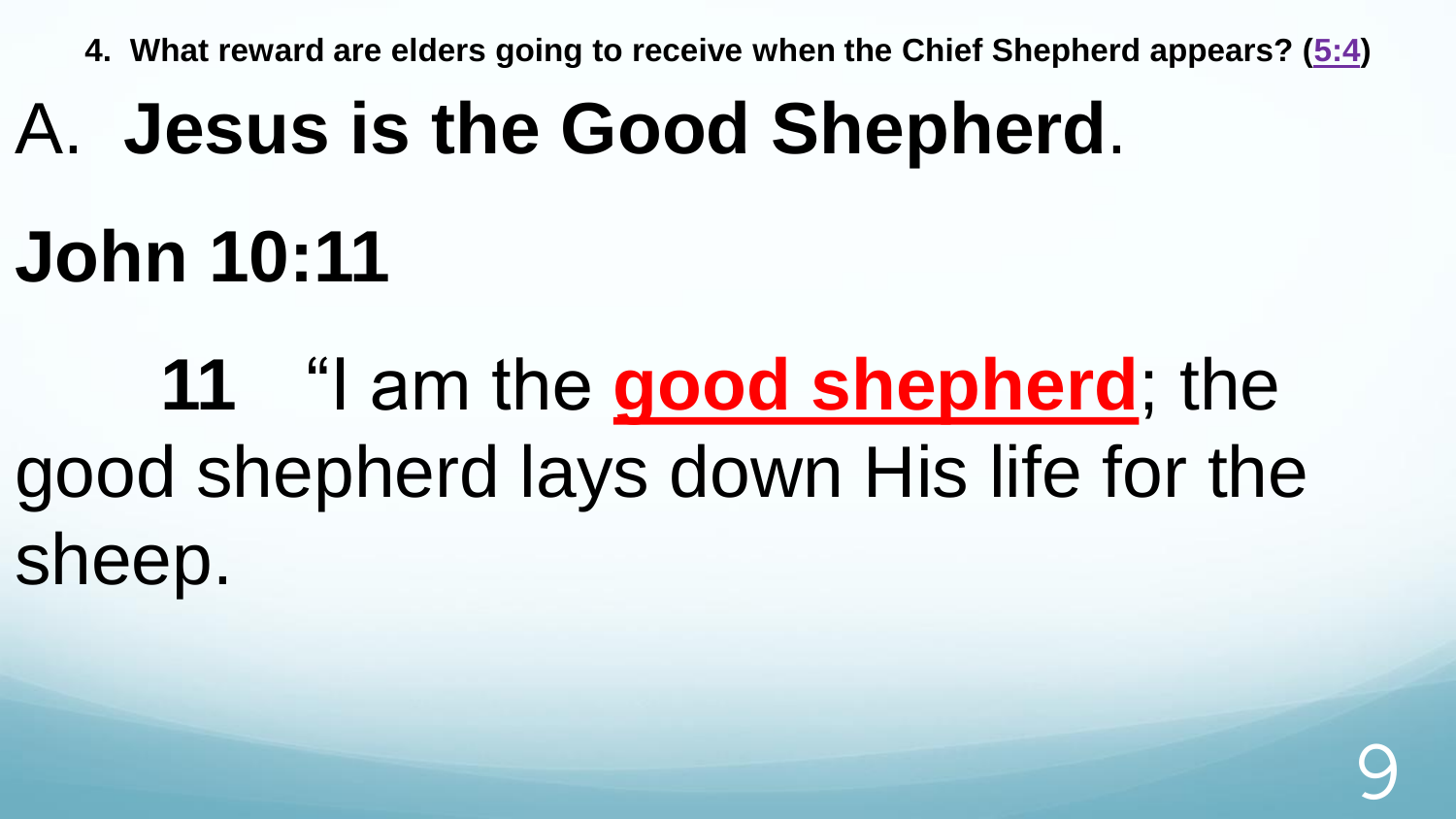#### B. **Jesus is the Great Shepard.**

#### **Hebrews 13:20–21**

**20** Now the God of peace, who brought up from the dead the **great Shepherd** of the sheep through the blood of the eternal covenant, *even* Jesus our Lord,

21 equip you in every good thing to do His will, working in us that which is pleasing in His sight, through Jesus Christ, to whom *be* the glory forever and ever. Amen. 10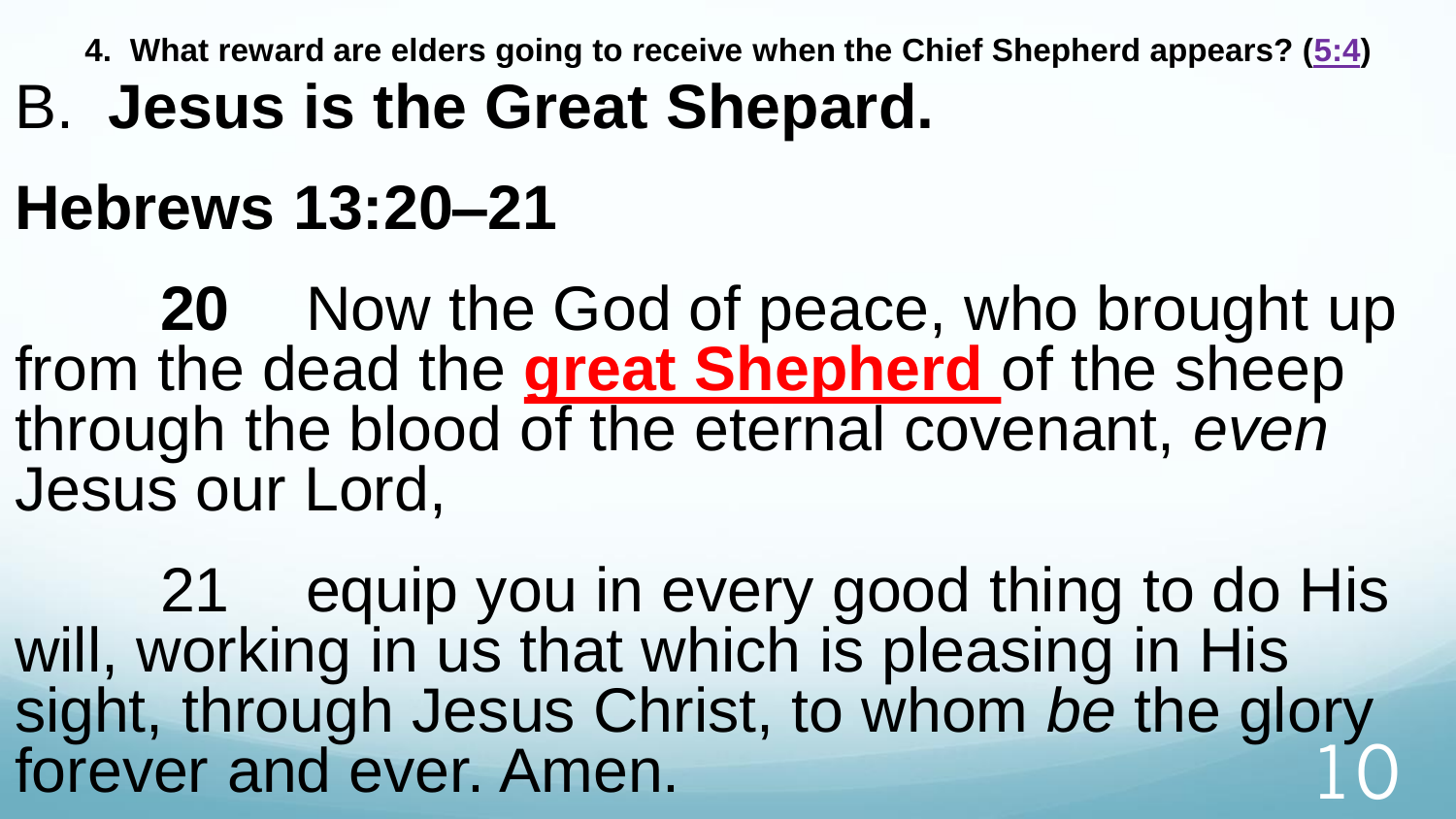## **C. Jesus is the Guardian of your souls.**

## **1 Peter 2:25**

25 For you were continually straying like sheep, but now you have returned to the Shepherd and **Guardian of your souls**.

11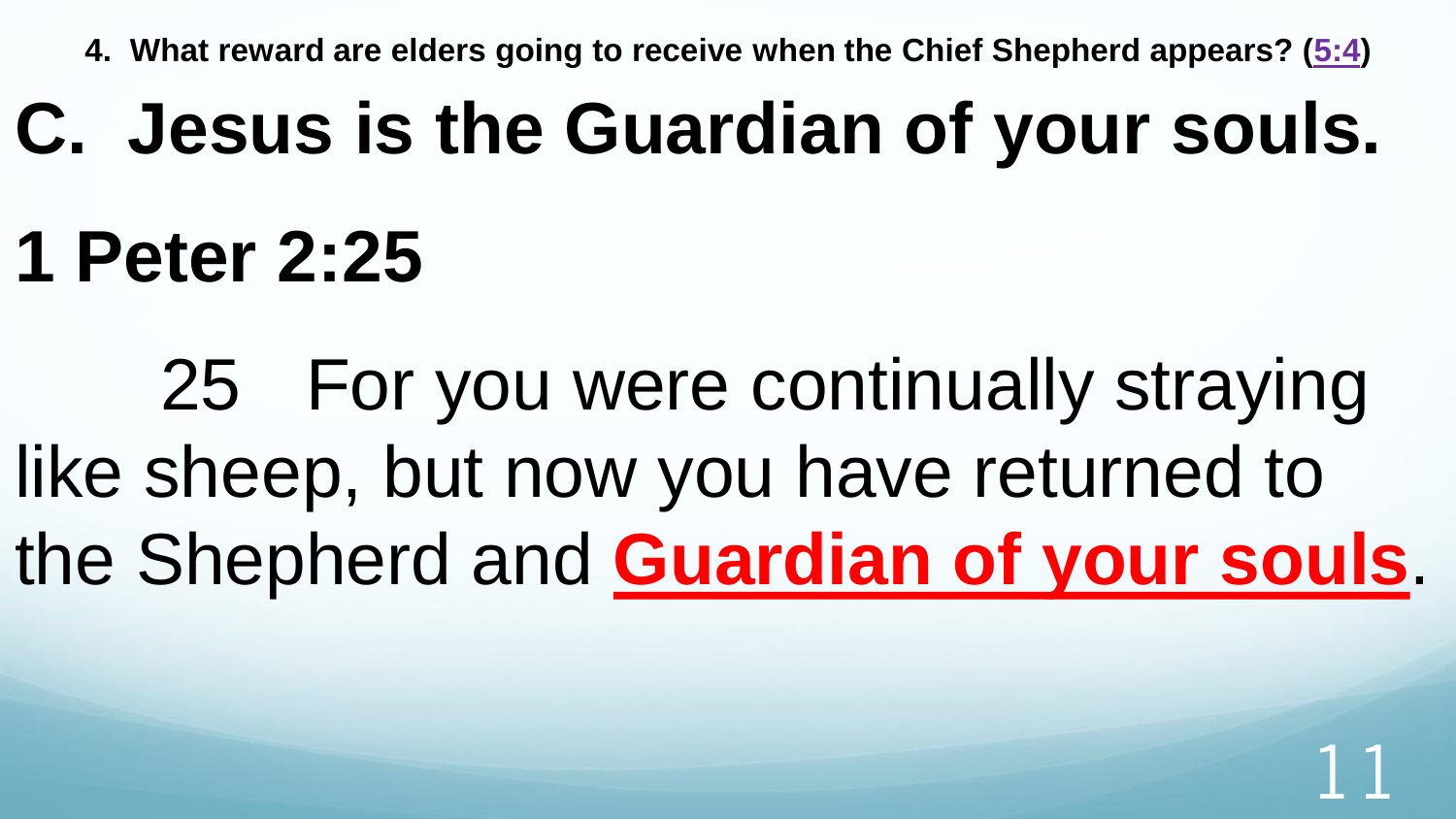# **D. Jesus is the Chief Shepard.**

# **1 Peter 5:4**

- <sup>4</sup> And when the **Chief Shepherd** appears,
- you will receive the unfading crown of glory.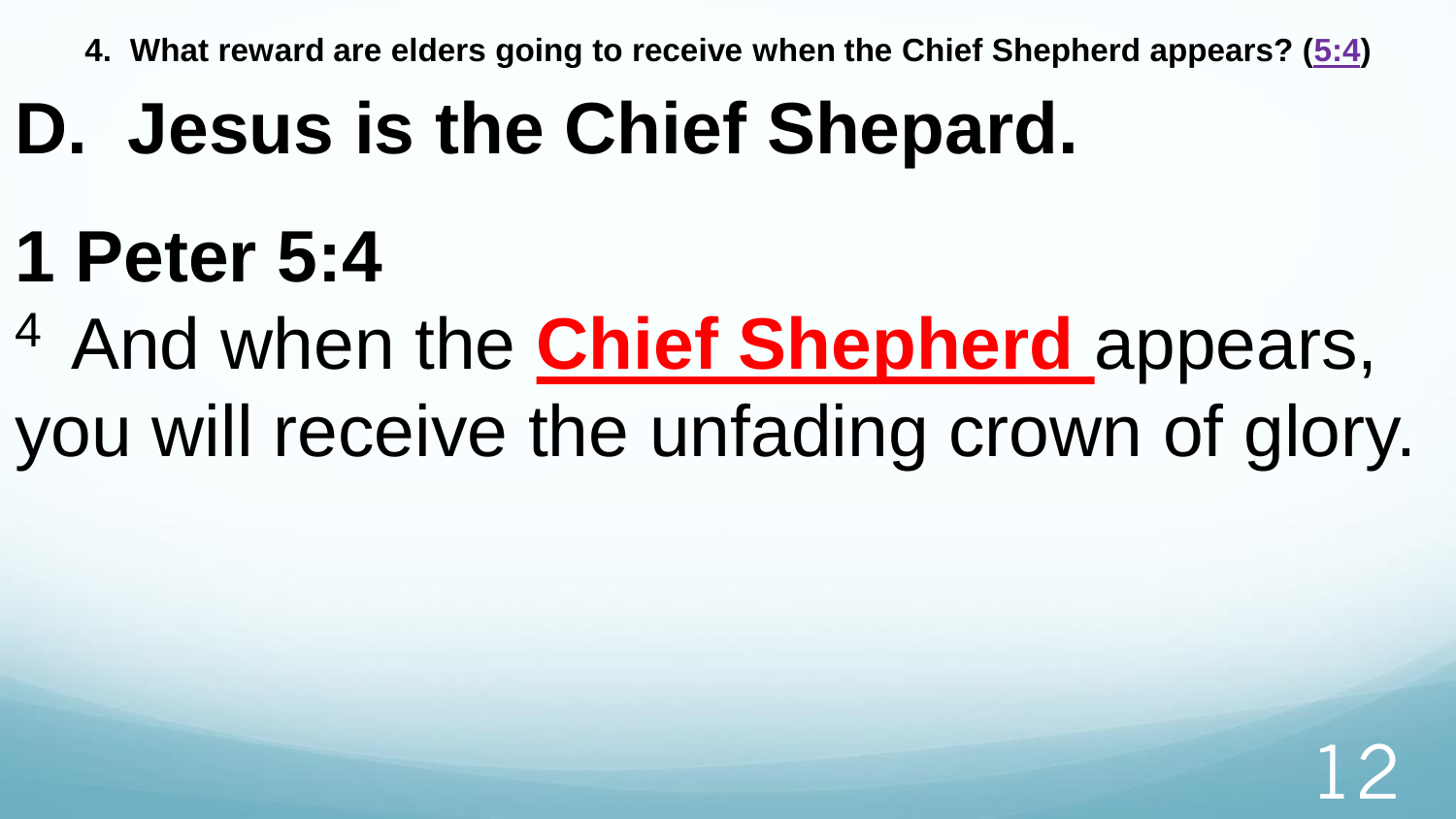**5. What were the young men encouraged to do? [\(5:5](http://www.crossbooks.com/verse.asp?ref=1Pe+5%3A5))** 

# **1 Peter 5:5**

- <sup>5</sup>You younger men, likewise, **be subject to**  *your* **elders**; and all of you, **clothe yourselves with humility toward one another**, for GOD IS OPPOSED TO THE PROUD, BUT GIVES GRACE TO THE
- HUMBLE.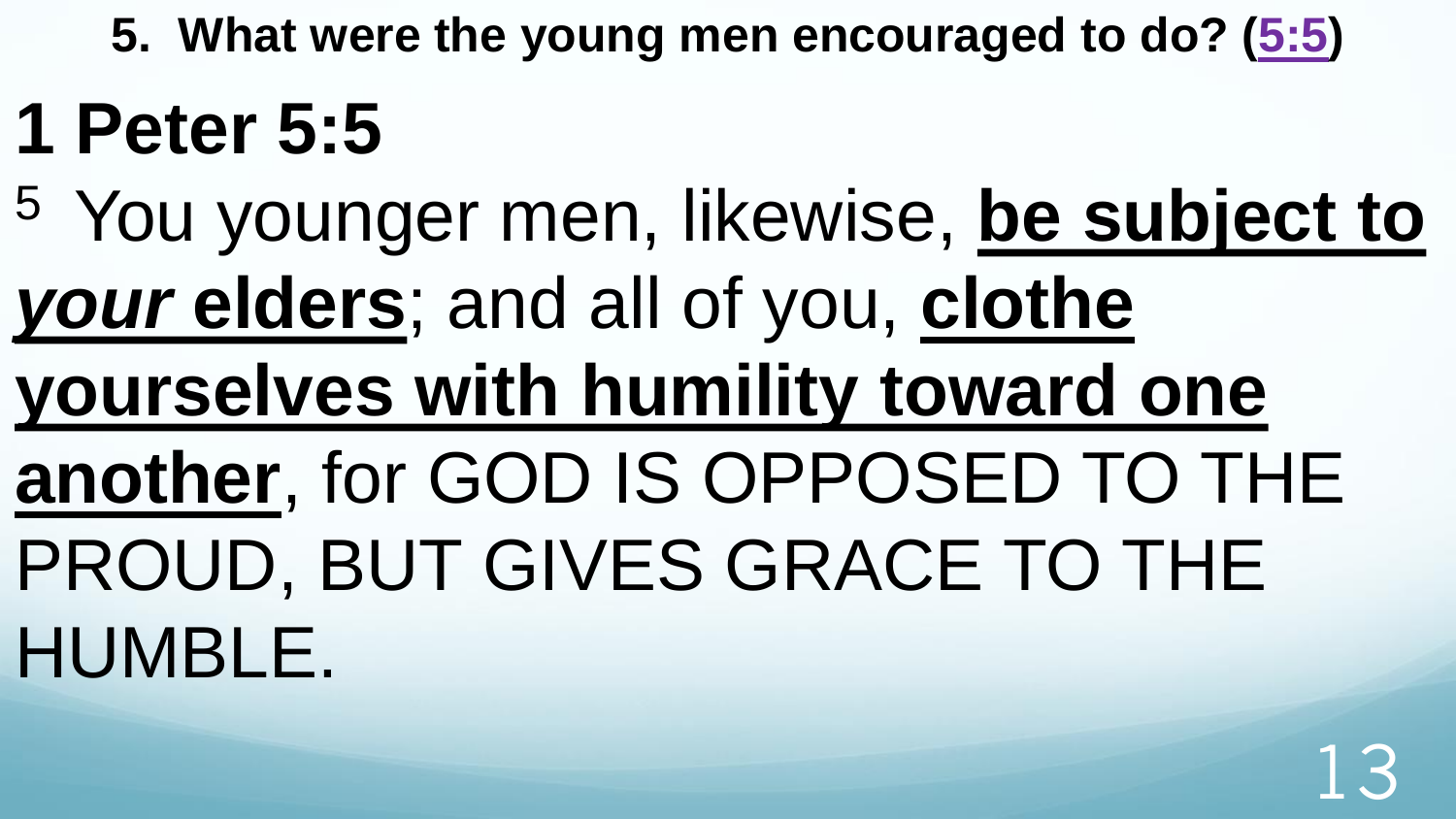- **5. What were the young men encouraged to do? [\(5:5](http://www.crossbooks.com/verse.asp?ref=1Pe+5%3A5))**
- **A. Submit to the elders**

#### **Hebrews 13:17**

<sup>17</sup>**Obey your leaders and submit** *to them,* for they keep watch over your souls as those who will give an account. Let them do this with joy and not with grief, for this would be unprofitable for you.

#### **1 Thessalonians 5:12-13**

<sup>12</sup> But we request of you, brethren, that you appreciate those who diligently labor among you, and have charge over you in **the Lord** and give you instruction,  $13$  and that you esteem them very highly in love because of their work. Live in peace with one another.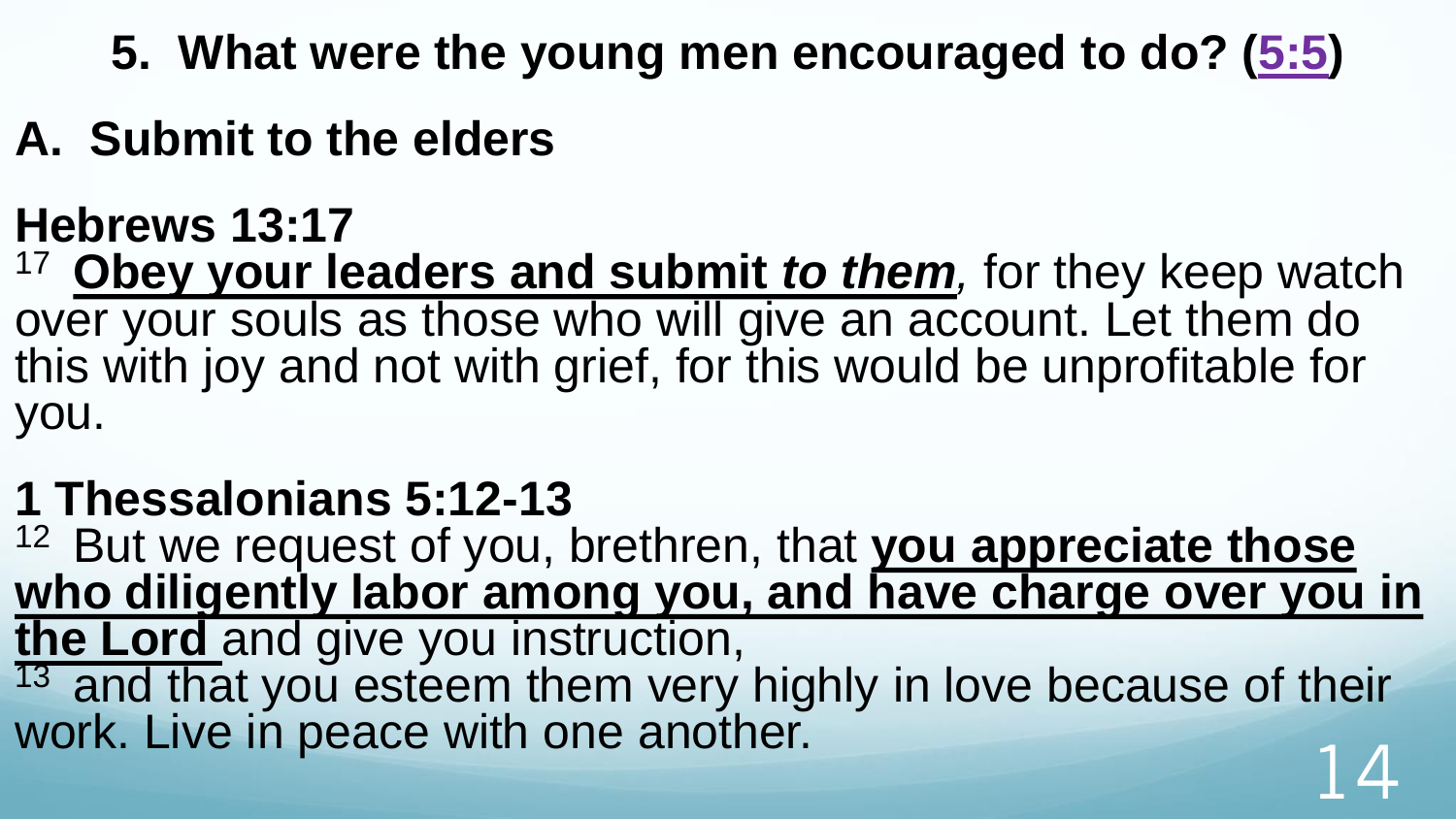**5. What were the young men encouraged to do? [\(5:5](http://www.crossbooks.com/verse.asp?ref=1Pe+5%3A5)) B. Submit to one another**

### **Matthew 22:37-40**

37 And He said to him, " 'YOU SHALL LOVE THE LORD YOUR GOD WITH ALL YOUR HEART, AND WITH ALL YOUR SOUL, AND WITH ALL YOUR MIND.'

38 "This is the great and foremost commandment. <sup>39</sup>"The second is like it, **'YOU SHALL LOVE YOUR NEIGHBOR AS YOURSELF**.'

"On these two commandments depend the whole Law and the Prophets."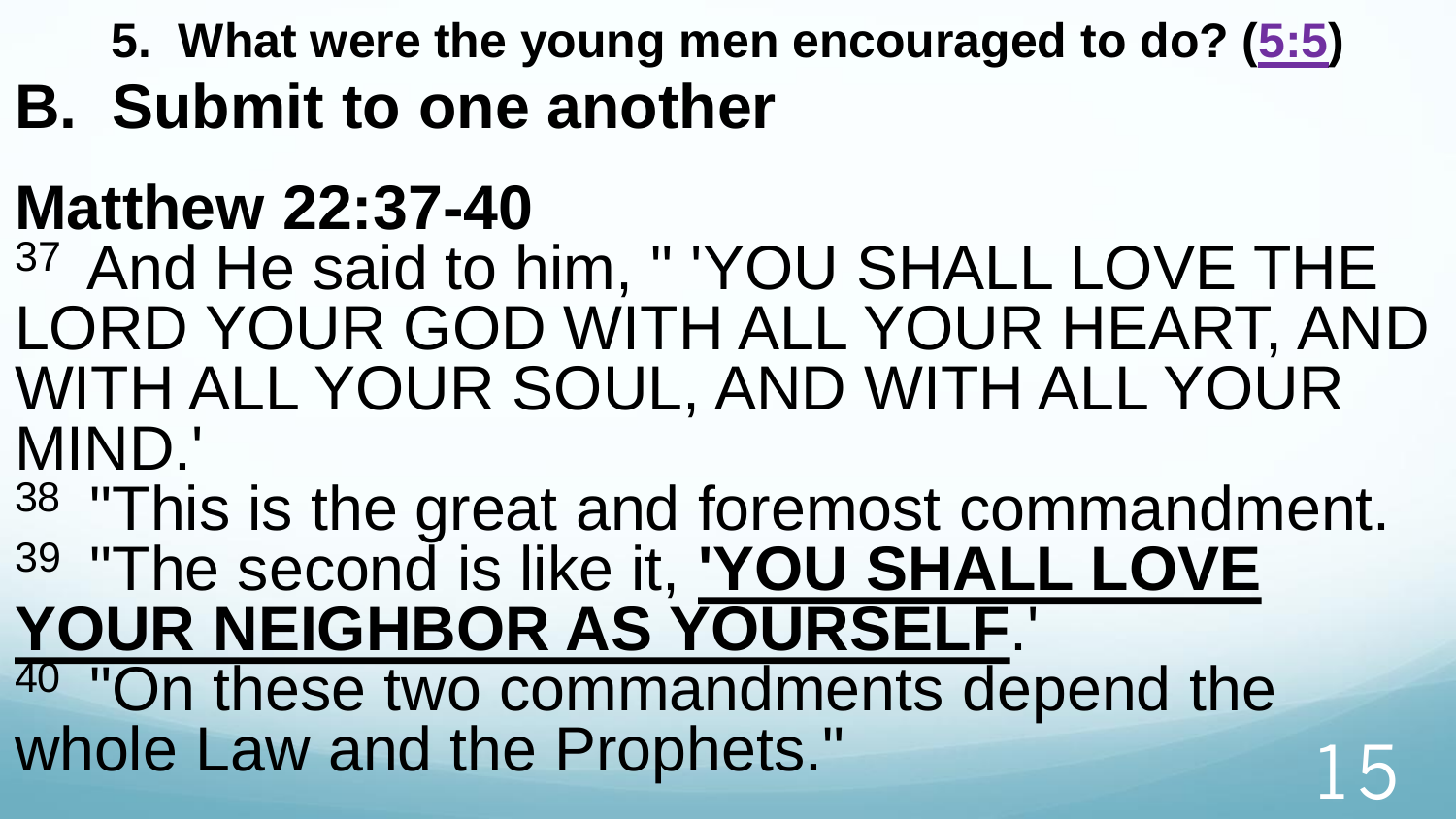**5. What were the young men encouraged to do? [\(5:5](http://www.crossbooks.com/verse.asp?ref=1Pe+5%3A5))** 

**C. Clothe yourselves with humility**

# **Philippians 2:3-4**

- <sup>3</sup> Do nothing from selfishness or empty conceit, but with humility of mind regard one another as more important than yourselves;
- <sup>4</sup> do not *merely* look out for your own personal interests, but also for the interests of others.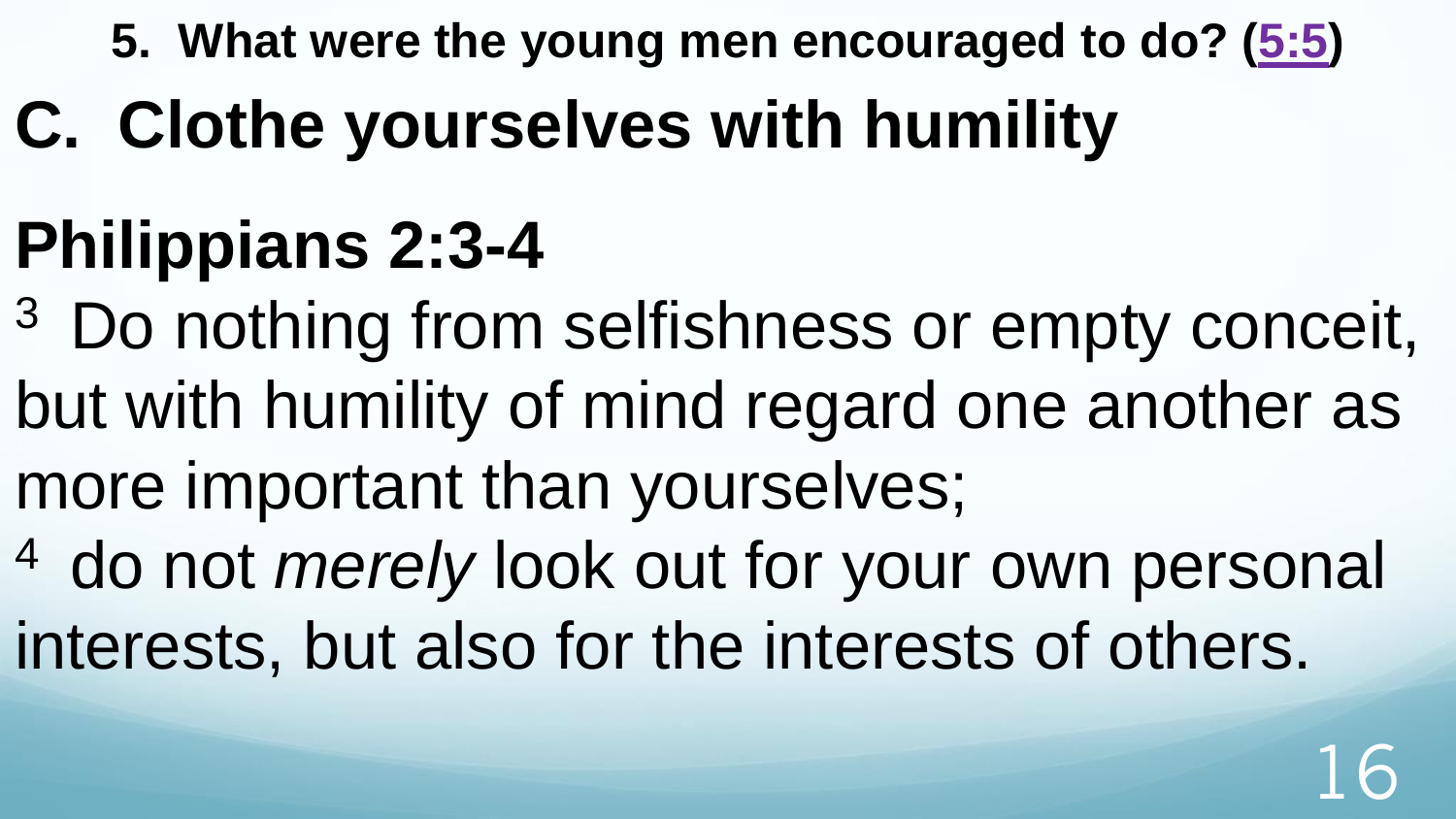**6. Why were all the readers encouraged to clothe themselves with humility? ([5:5](http://www.crossbooks.com/verse.asp?ref=1Pe+5%3A5)-6)**

### **1 Peter 5:5-6**

<sup>5</sup>You younger men, likewise, be subject to *your* elders; and all of you, clothe yourselves with humility toward one another, for **GOD IS OPPOSED TO THE PROUD, BUT GIVES GRACE TO THE HUMBLE**. <sup>6</sup> Therefore humble yourselves under the

mighty hand of God, that **He may exalt you at**  the proper time,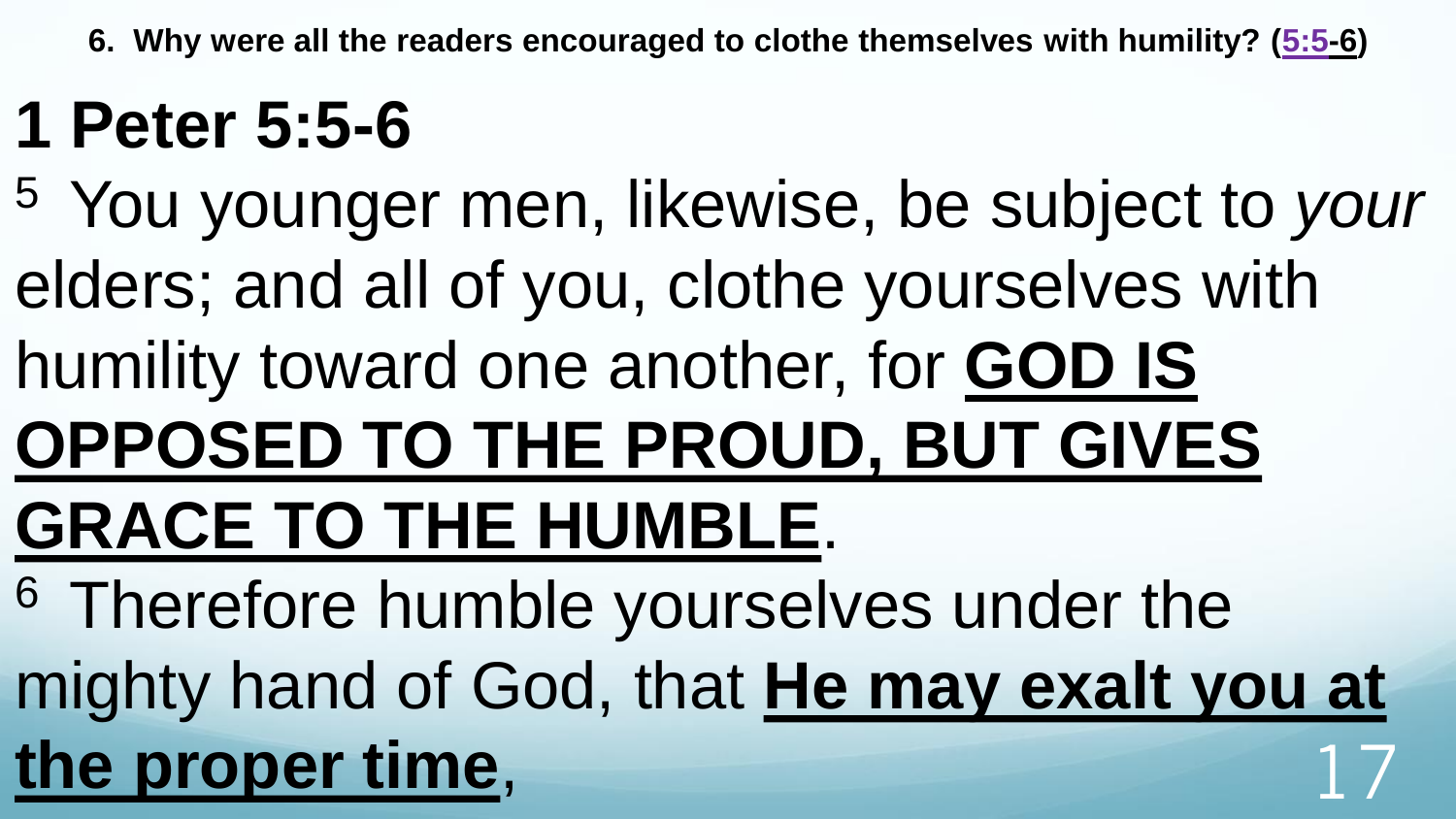**6. Why were all the readers encouraged to clothe themselves with humility? ([5:5](http://www.crossbooks.com/verse.asp?ref=1Pe+5%3A5)-6)**

### A. God is to be feared, for He resists and stands opposed to the proud.

- B. God is going to exalt the humble.
- C. God cares for us.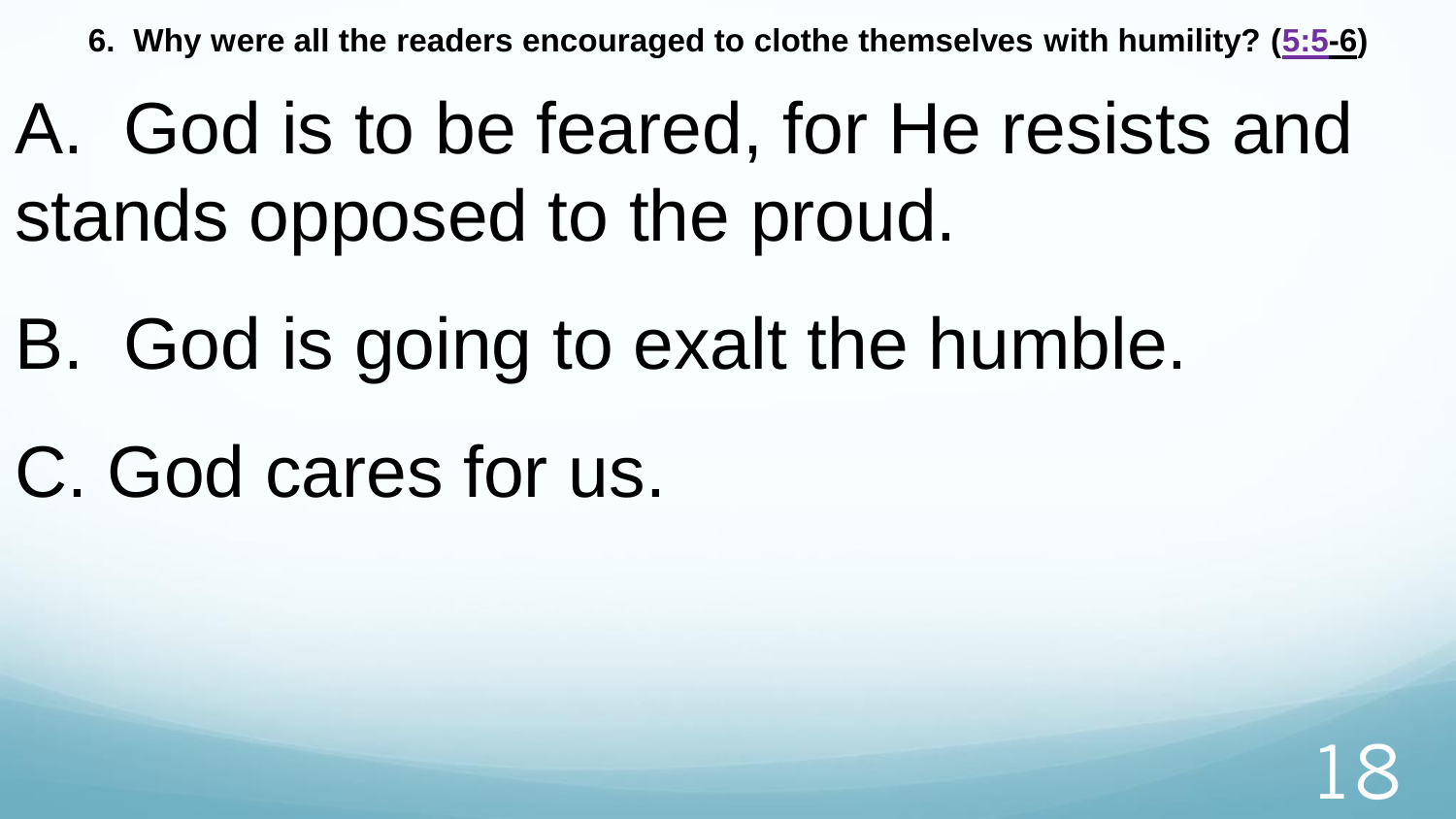**7. What did Peter tell his readers to do with their anxieties? [\(5:7](http://www.crossbooks.com/verse.asp?ref=1Pe+5%3A7))** 

- **1 Peter 5:7**
- <sup>7</sup>**casting all your anxiety on Him**, because He cares for you.

# **Cast all your anxieties on God**

### **Psalm 55:22**

<sup>22</sup> Cast your burden upon the LORD and He will sustain you; He will never allow the righteous to be shaken.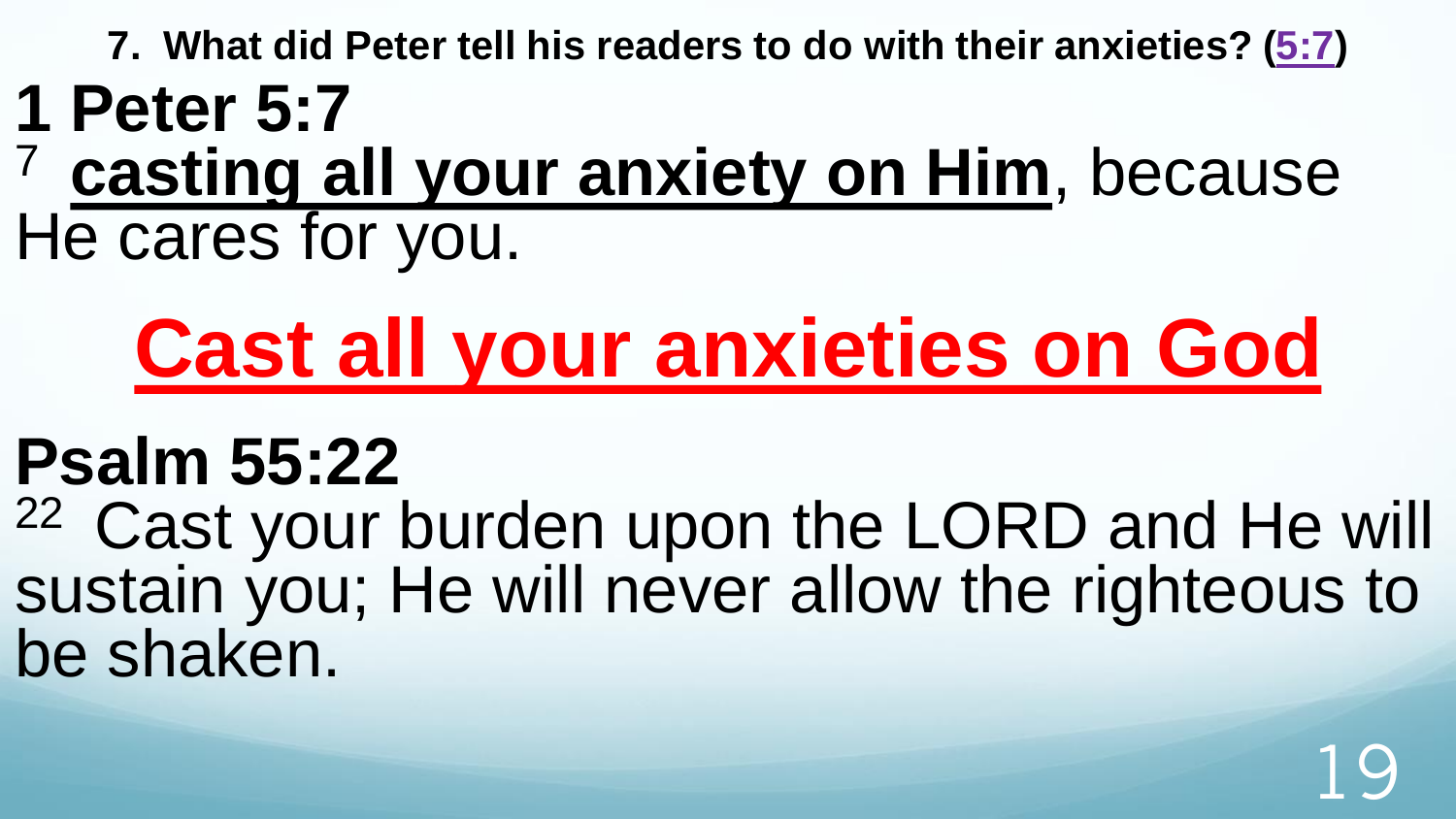- **8. What did Peter say the devil was doing? ([5:8\)](http://www.crossbooks.com/verse.asp?ref=1Pe+5%3A8) 1 Peter 5:8**
- <sup>8</sup>Be of sober *spirit,* be on the alert. **Your adversary, the devil, prowls around like a roaring lion, seeking someone to devour.**
	- **Your adversary, the devil, prowls around like a roaring lion, seeking someone to devour.**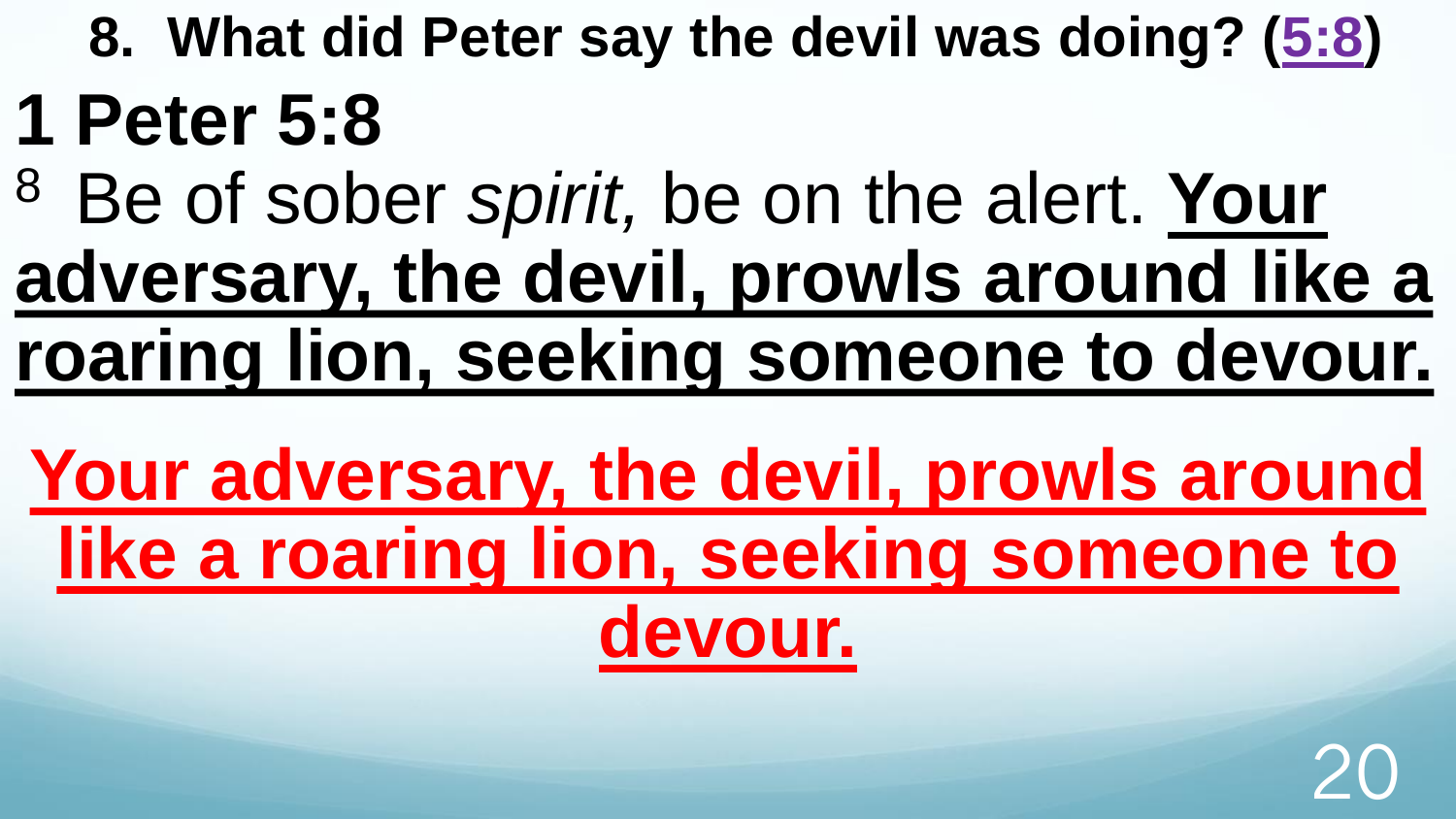**8. What did Peter say the devil was doing? ([5:8\)](http://www.crossbooks.com/verse.asp?ref=1Pe+5%3A8) Be of sober spirit** – (self-control) balancing life's issues with the discipline of mind and body avoiding temptation.

### **Romans 12:1-2**

<sup>1</sup> Therefore I urge you, brethren, by the mercies of God, to present your bodies a living and holy sacrifice, acceptable to God, *which is* your spiritual service of worship.

<sup>2</sup> And do not be conformed to this world, but be transformed by the renewing of your mind, so that you may prove what the will of God is, that which is good and acceptable and perfect.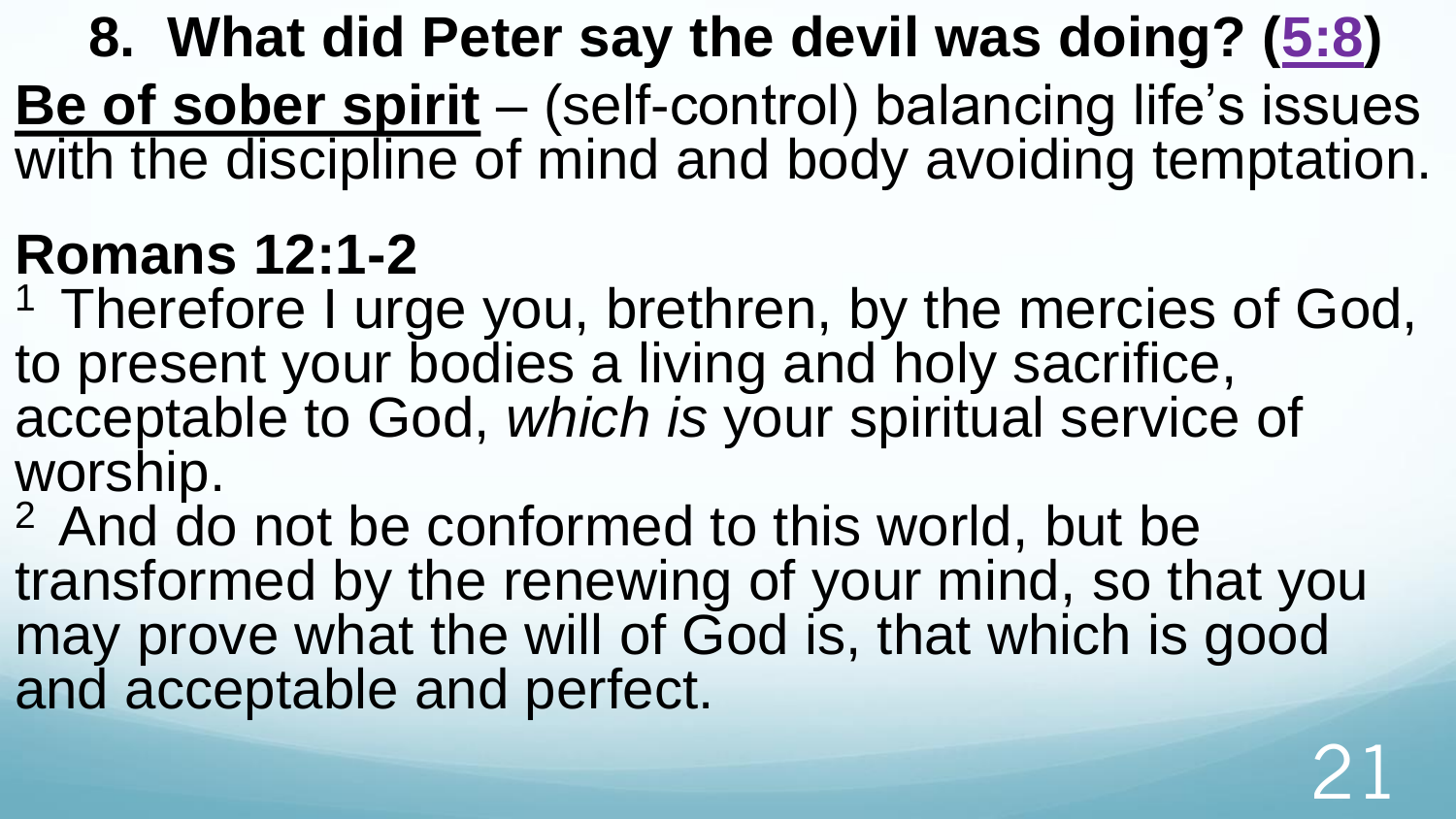### **8. What did Peter say the devil was doing? ([5:8\)](http://www.crossbooks.com/verse.asp?ref=1Pe+5%3A8) Be on the alert** - "be watchful," or, "stay awake."

## **Matthew 26:41**

<sup>41</sup> "Keep watching and praying that you may not enter into temptation; the spirit is willing, but the flesh is weak."

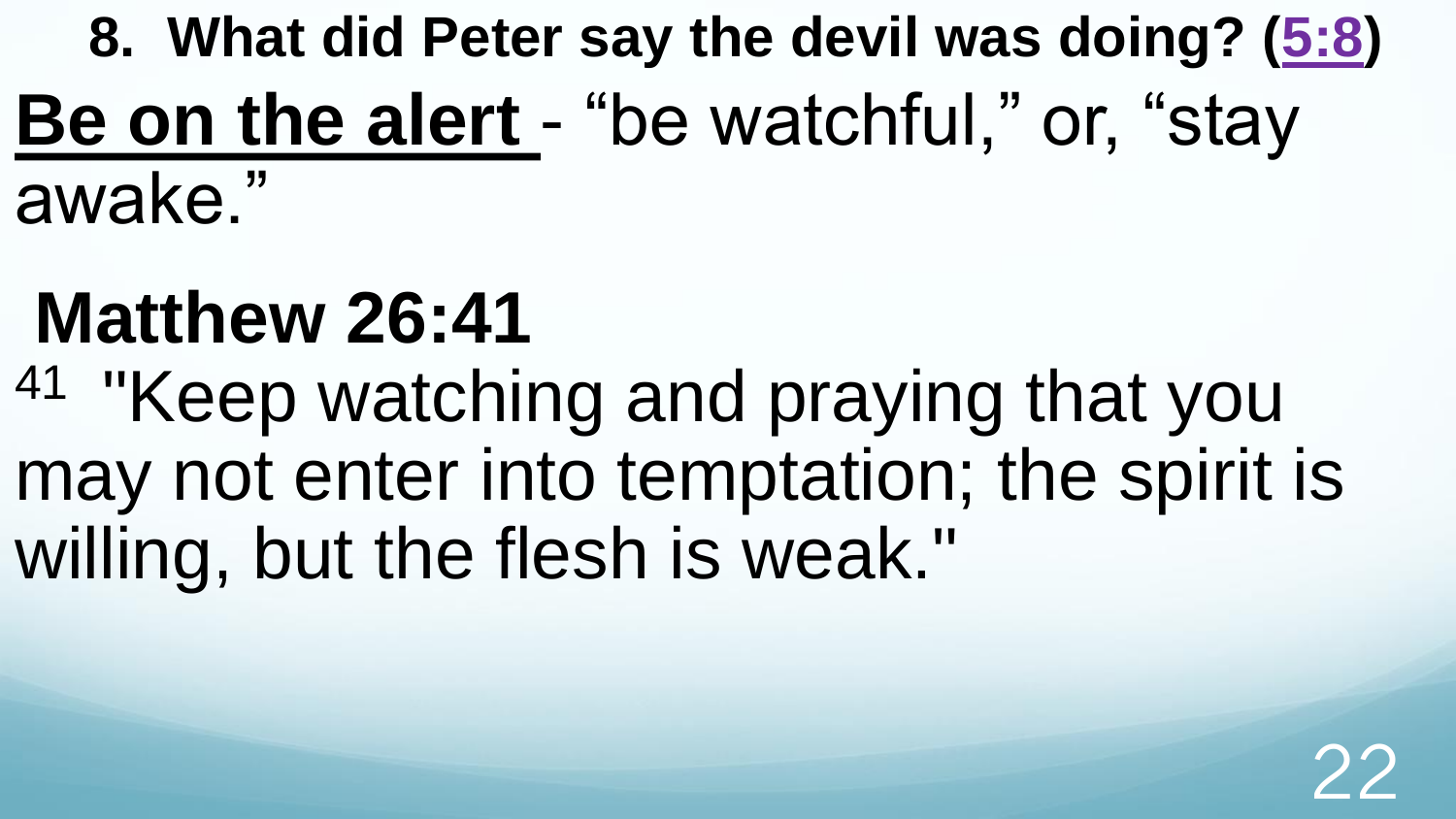**9. How were these believers instructed to respond to the devil? ([5:9\)](http://www.crossbooks.com/verse.asp?ref=1Pe+5%3A9) 1 Peter 5:9**

<sup>9</sup> But **resist him, firm in your faith**, knowing that the same experiences of suffering are being accomplished by your brethren who are in the world.

### **Resist him and stand firm in** *your* **faith**

#### **James 4:7**

<sup>7</sup> Submit therefore to God. Resist the devil and he will flee from you.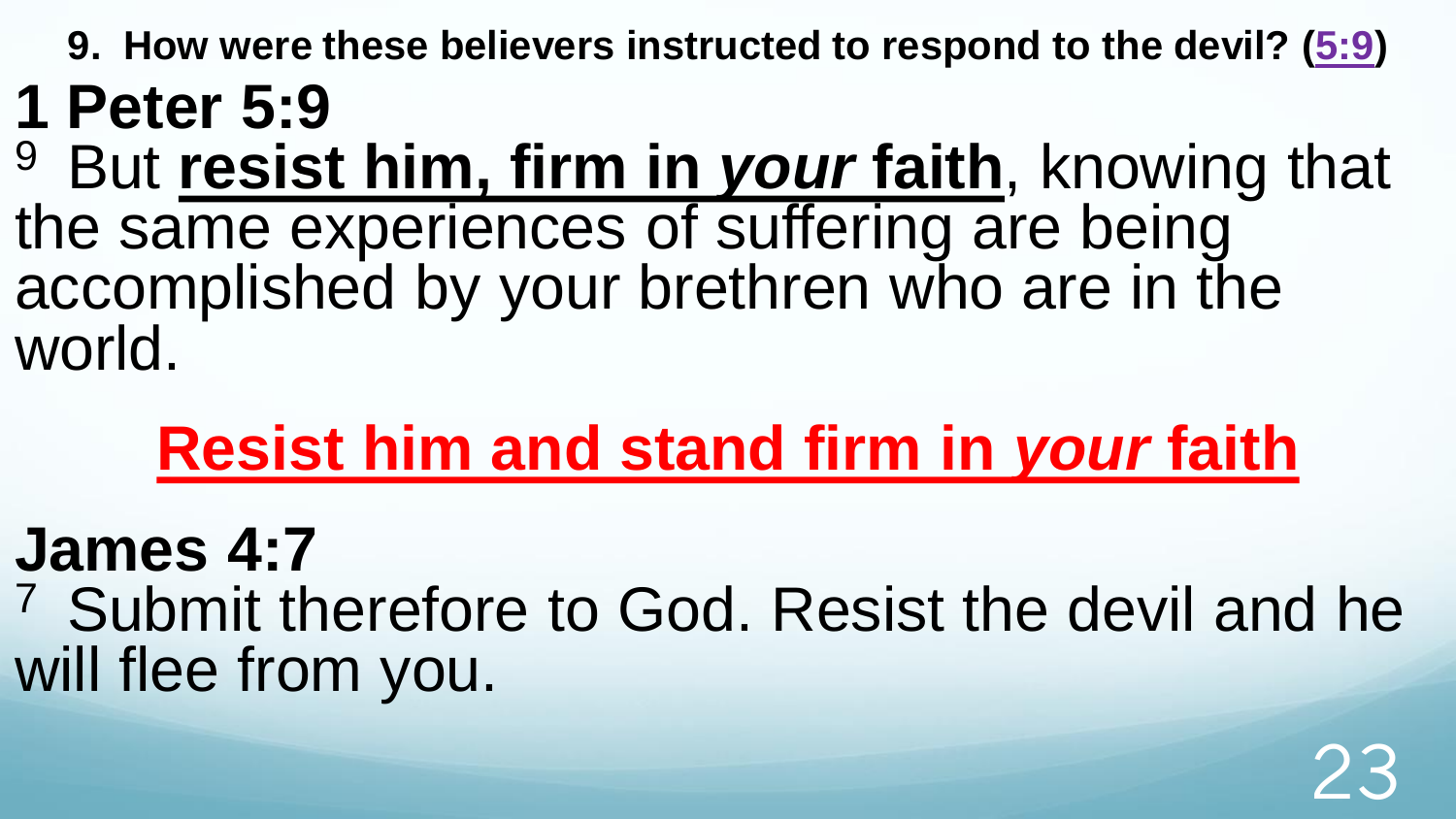# **1 Peter 5:10**

<sup>10</sup> After you have suffered for a little while, **the God of all grace, who called you to His eternal glory in Christ**, will **Himself** 

**perfect**, **confirm**, **strengthen** *and*

**establish you**.

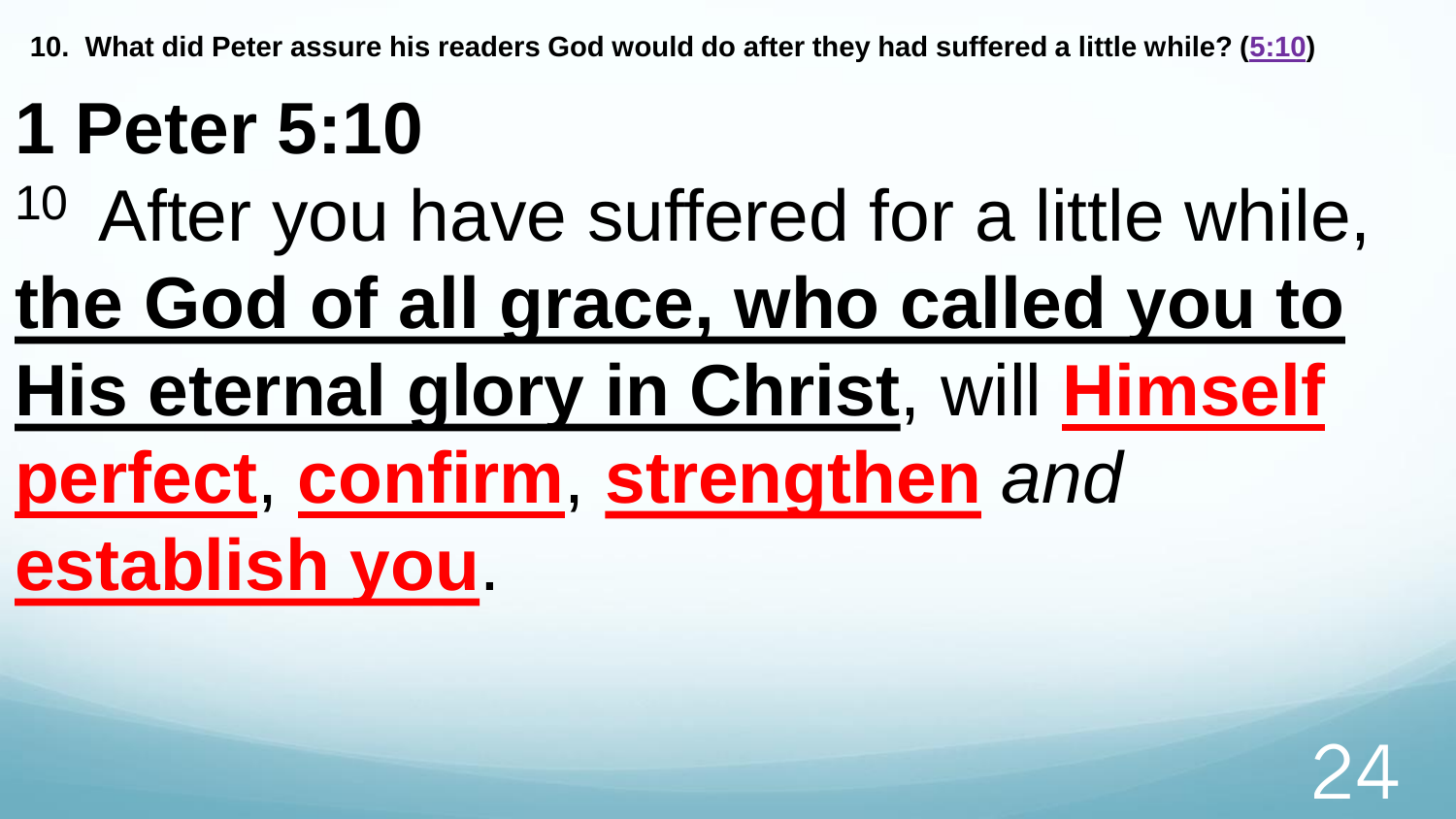# **After you have suffered for a little while**

### A. **Christians need not fear suffering**, knowing that nothing can separate them from the love of Christ

B. Christians have **God's grace** - His favor

C. God has **called us to His eternal glory** 25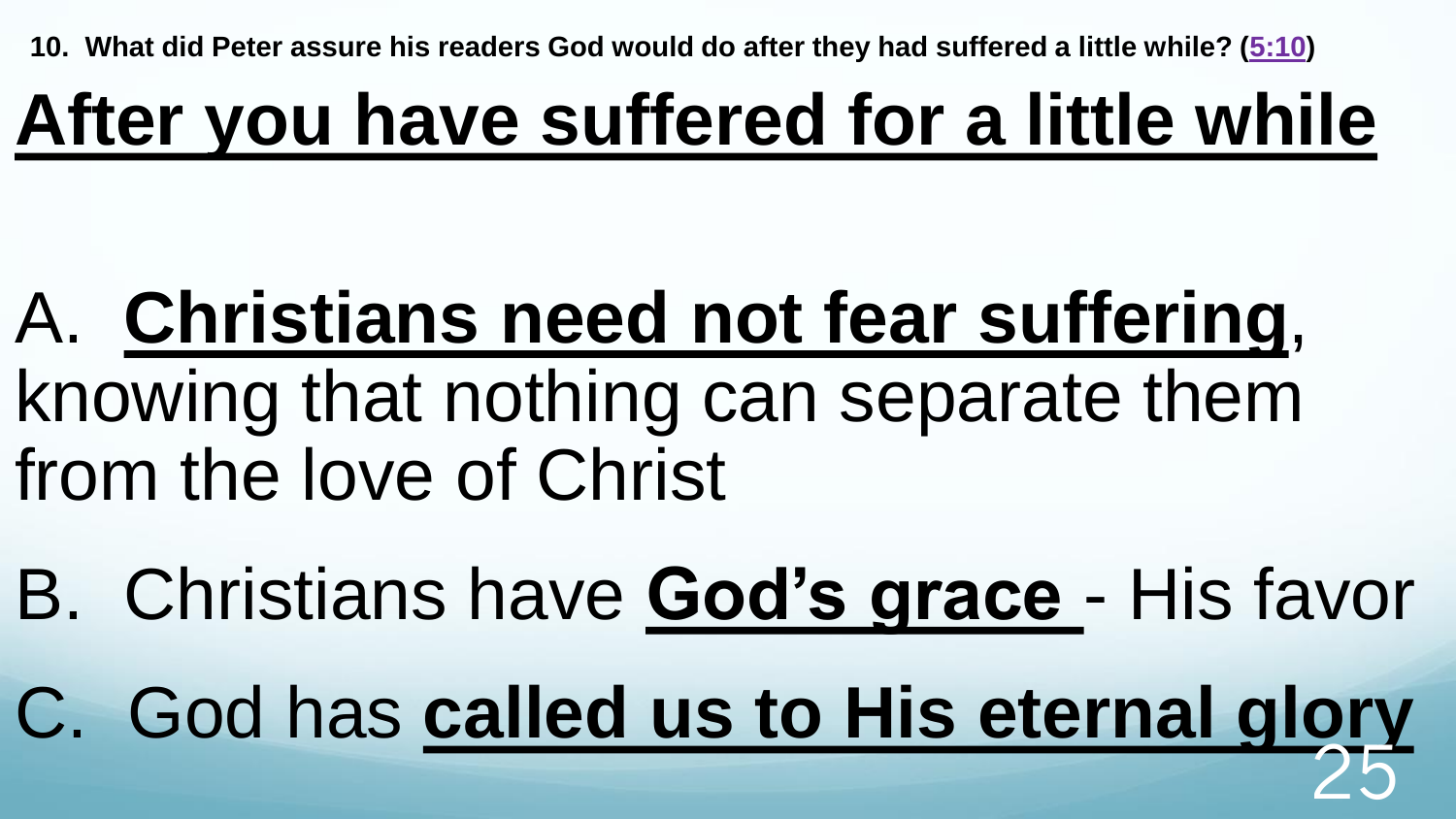# **God will provide every Christian:**

# A. **Perfection** – (to bring to wholeness)

# **Philippians 1:6**

<sup>6</sup>*For I am* confident of this very thing, that He who began a good work in you will **perfect** it until the day of Christ Jesus.

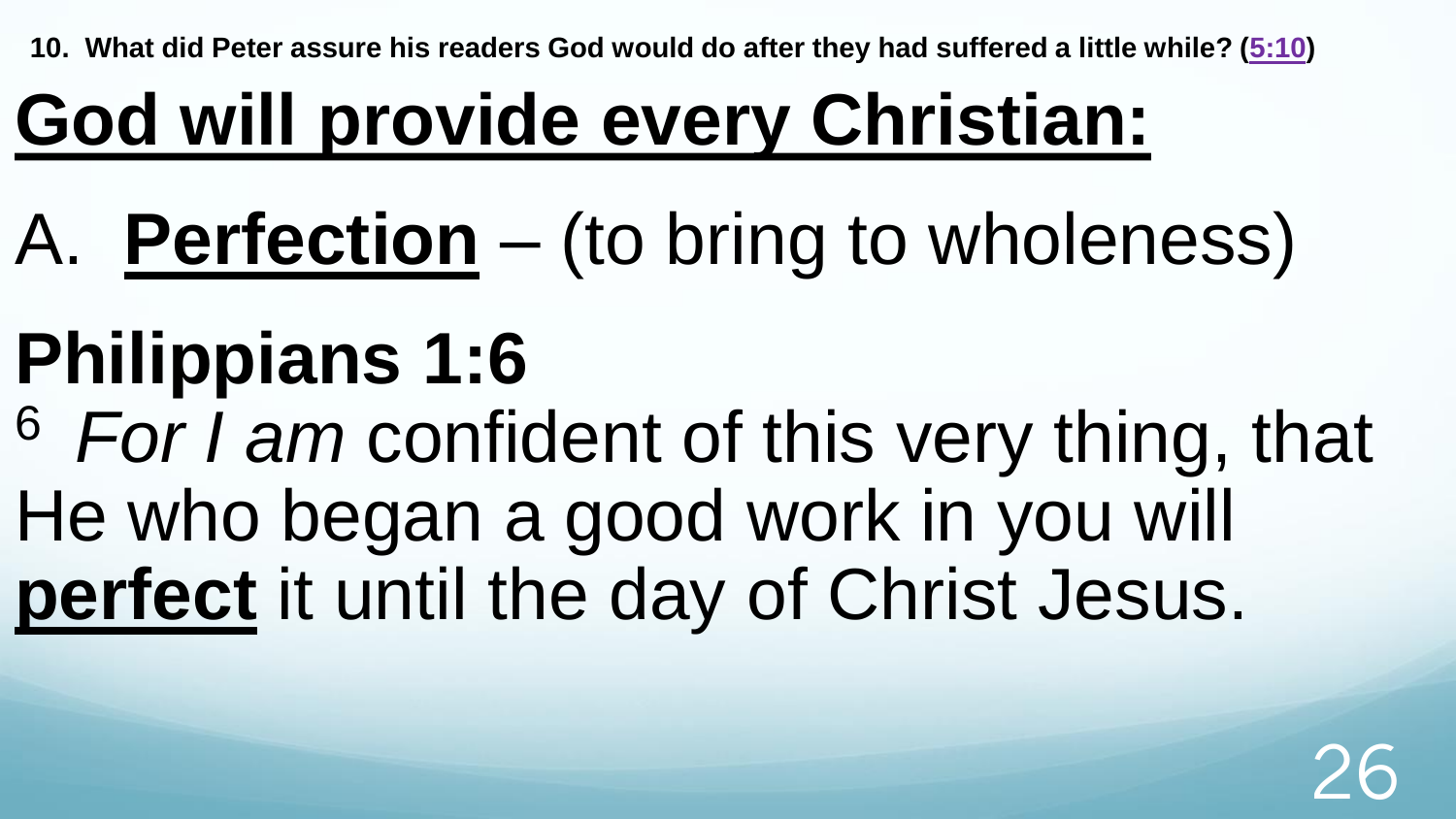**B. Confirm** – (to set fast)

#### **Romans 15:7-9**

 $<sup>7</sup>$  Therefore, accept one another, just as Christ also</sup> accepted us to the glory of God.

<sup>8</sup> For I say that Christ has become a servant to the circumcision on behalf of the truth of God **to confirm the promises** *given* **to the fathers**,

<sup>9</sup> and for the Gentiles to glorify God for His mercy; as it is written, "THEREFORE I WILL GIVE PRAISE TO YOU AMONG THE GENTILES, AND I WILL SING TO YOUR NAME."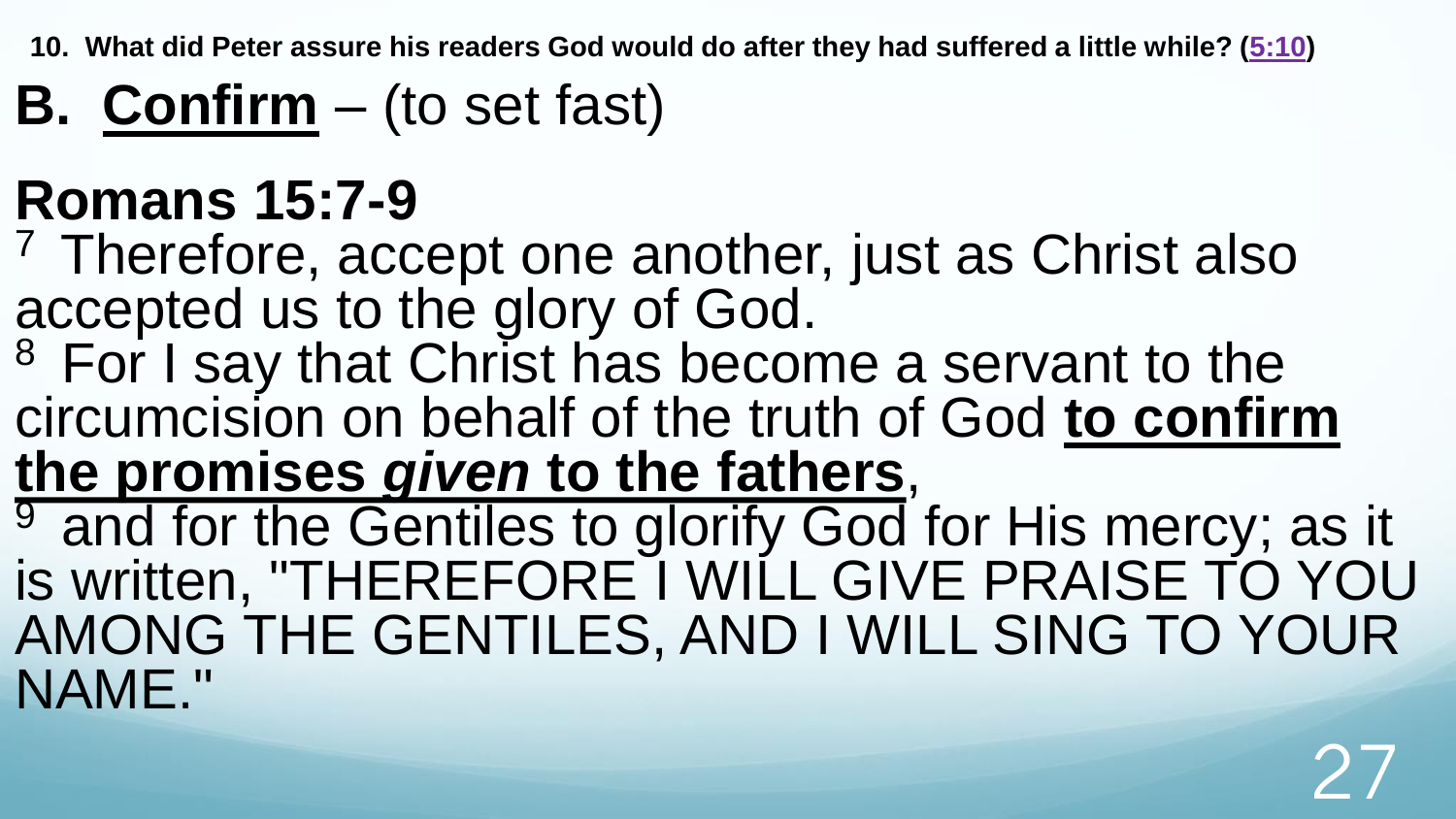# C. **Strengthen** – (to make sturdy)

### **2 Thessalonians 3:3**

<sup>3</sup> But the Lord is faithful, and He will

# **strengthen** and protect you from the evil

*one.*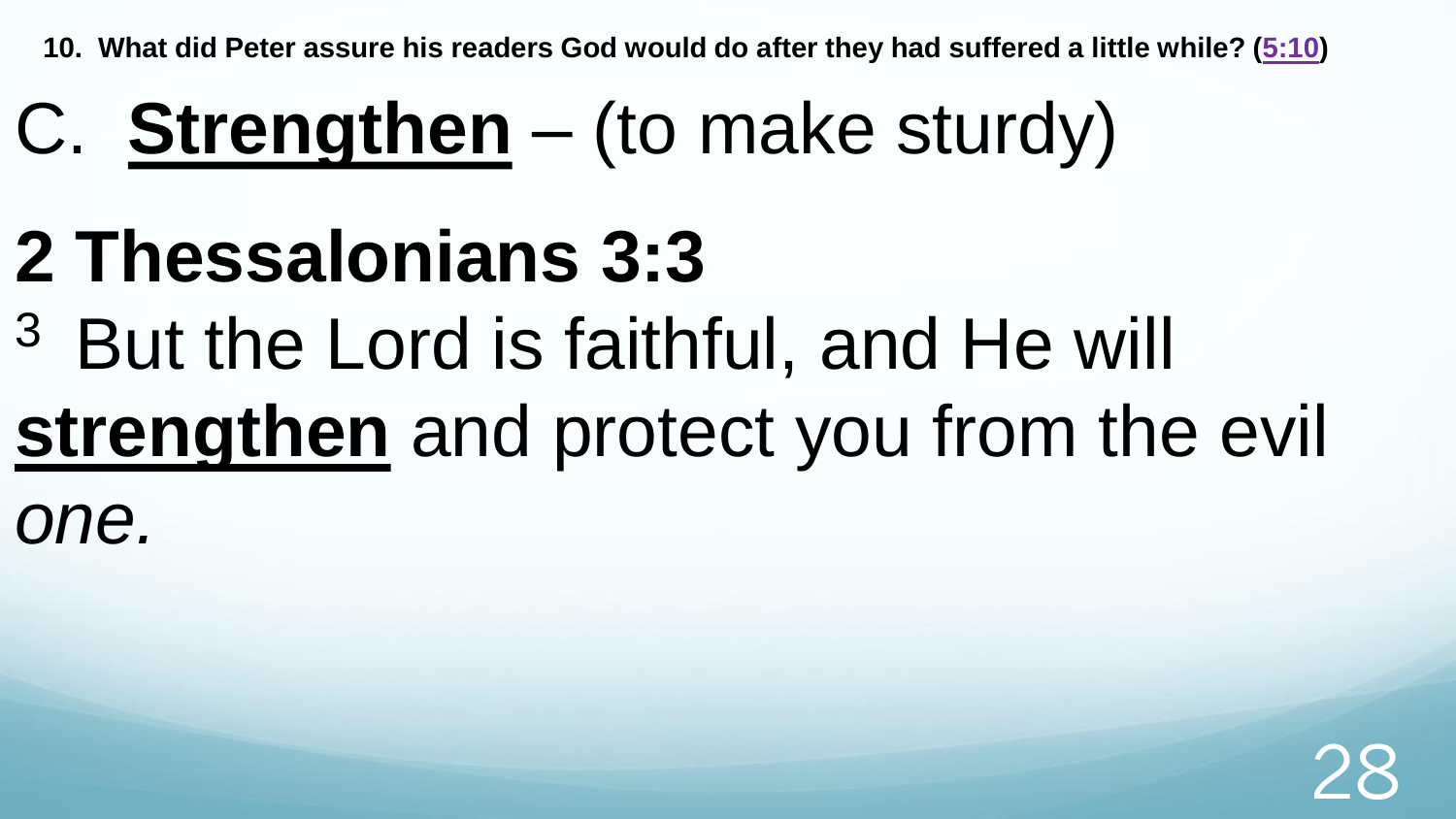D. **Establish** - (to lay a foundation)

#### **Romans 16:25-27**

<sup>25</sup> Now to Him who is able to **establish** you according to my gospel and the preaching of Jesus Christ, according to the revelation of the mystery which has been kept secret for long ages past,

<sup>26</sup> but now is manifested, and by the Scriptures of the prophets, according to the commandment of the eternal God, has been made known to all the nations, *leading* to obedience of faith;

<sup>27</sup> to the only wise God, through Jesus Christ, be the glory forever. Amen.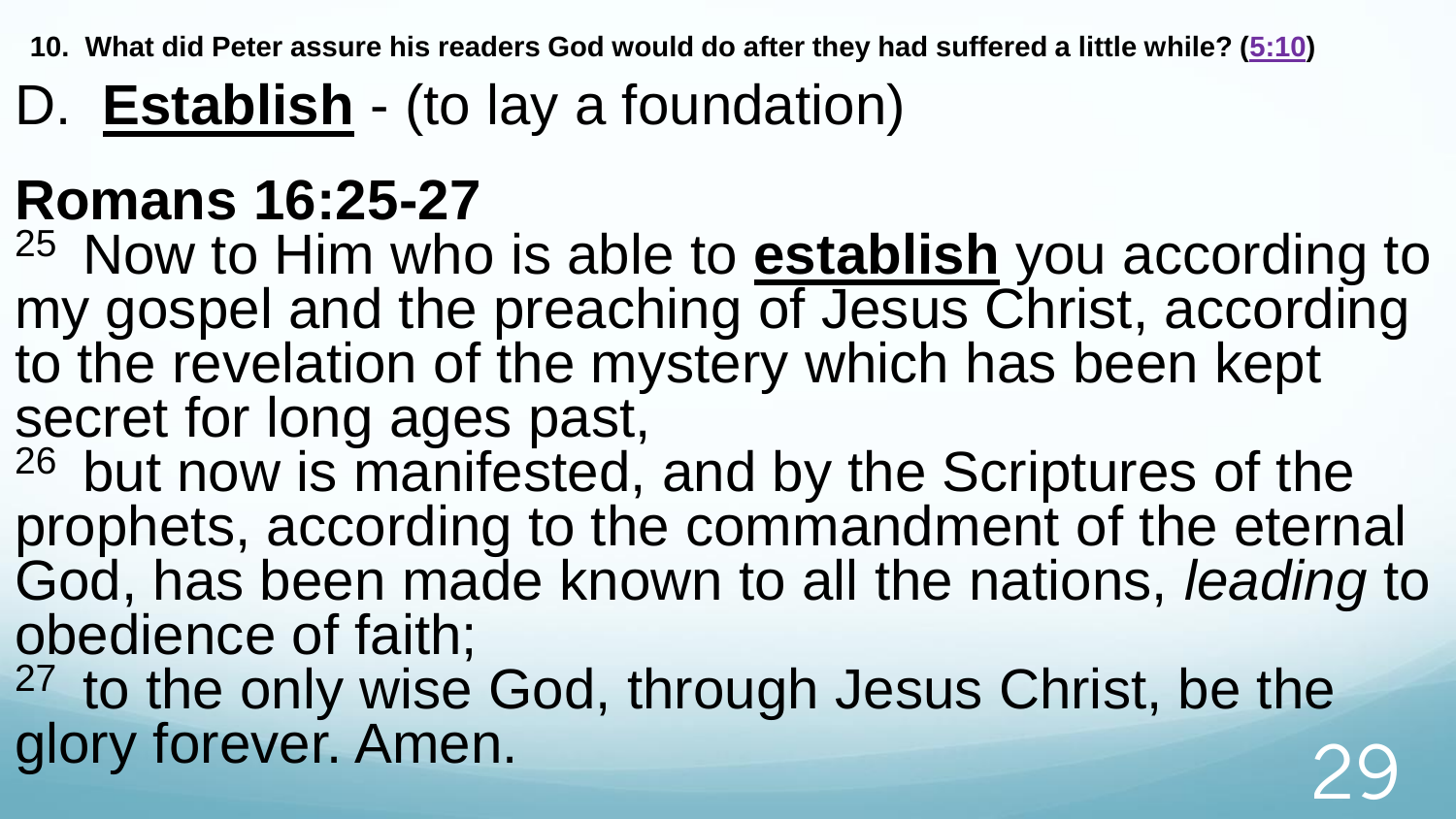# **1 Peter 5:11-12**

- <sup>11</sup> To Him *be* dominion forever and ever. Amen.
- <sup>12</sup>**Through Silvanus**, our **faithful brother**

(for so I regard *him*), I have written to you briefly, exhorting and testifying that this is the true grace of God. Stand firm in it! 30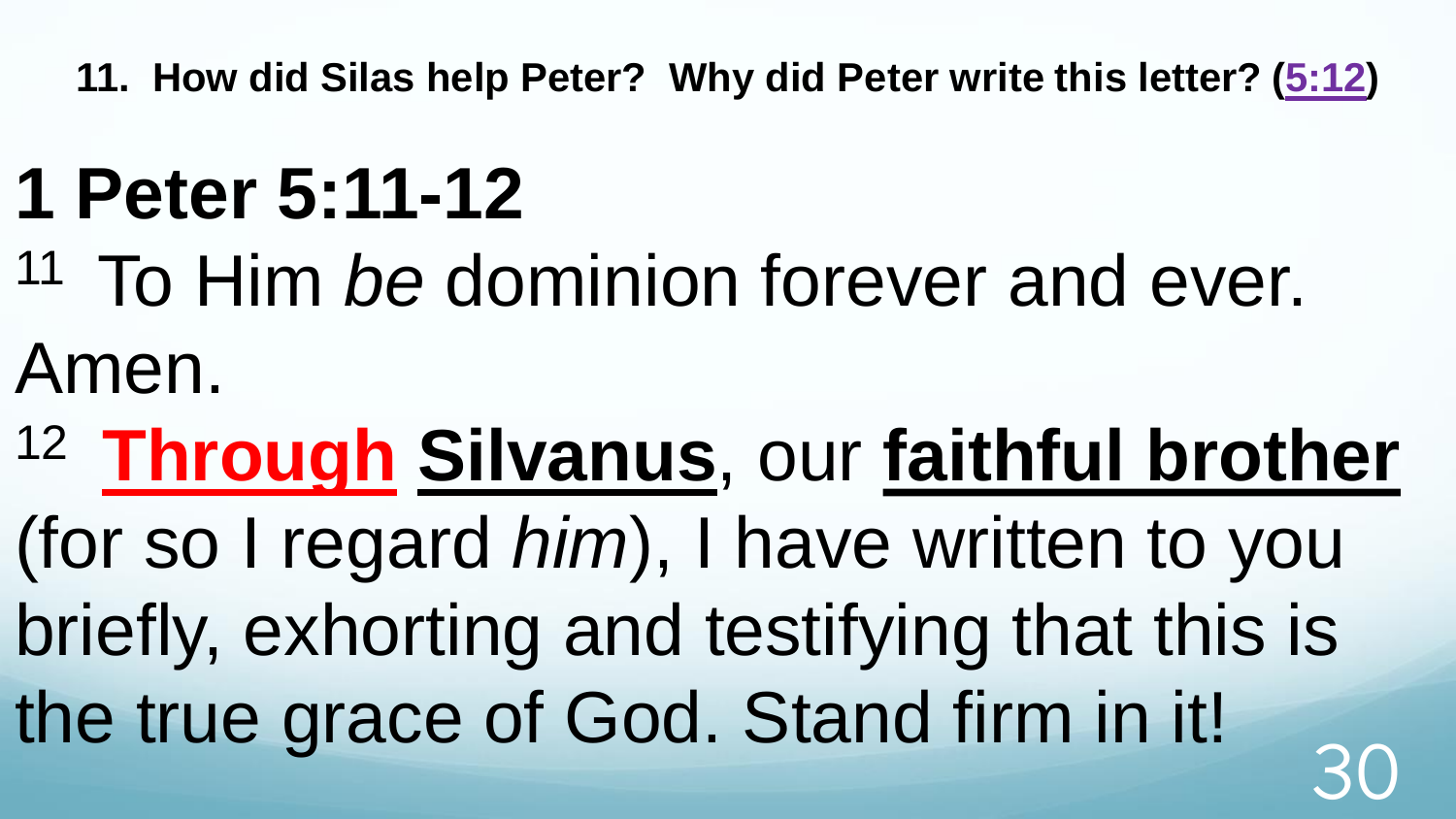Through Silvanus (Silvas) – a faithful brother

### **He help scribe this letter for Peter**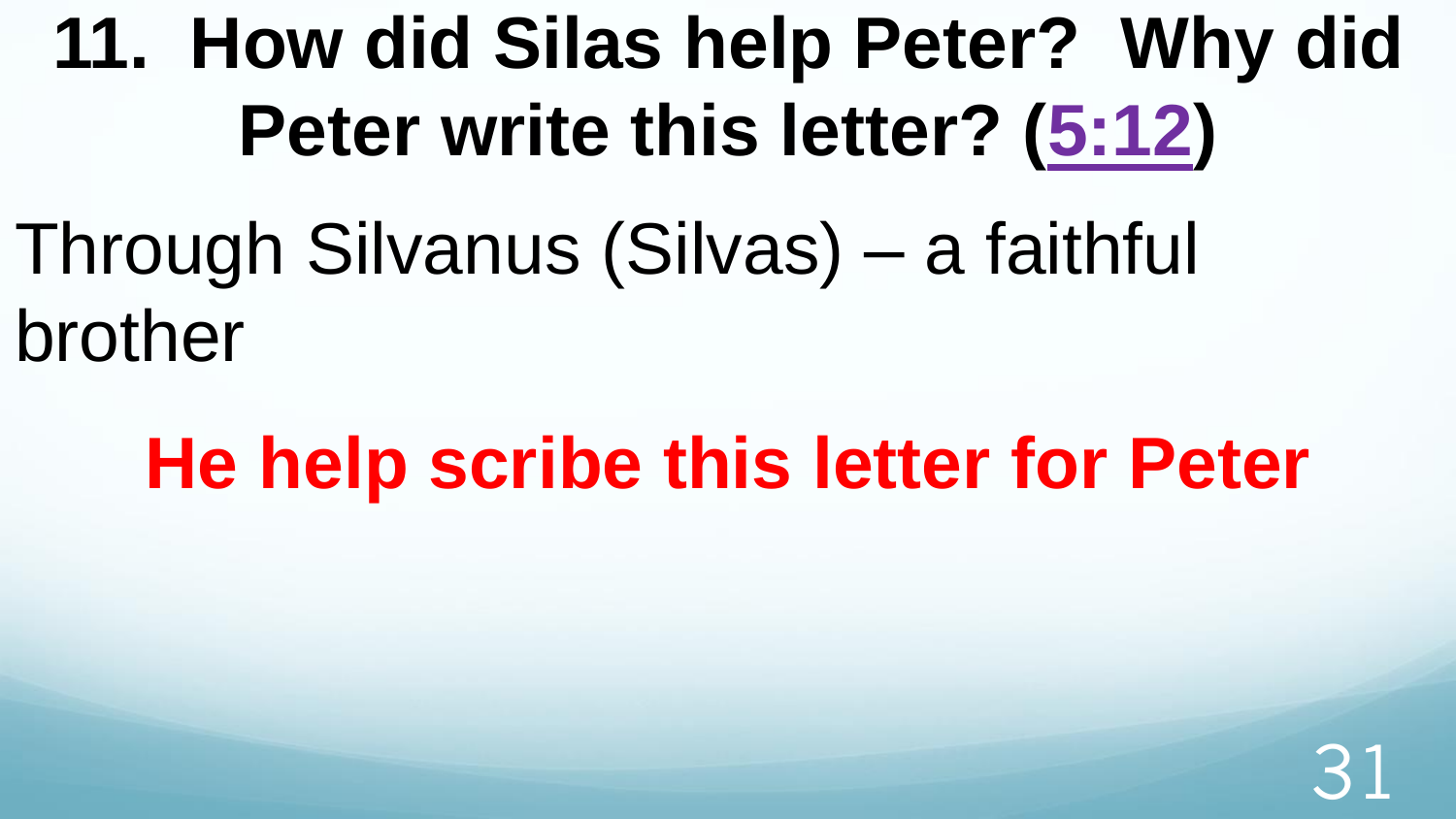# Peter wrote this letter **to encourage the suffering saints by declaring the truth of the grace of God**.

A. He declared the grace of God that has given us the incorruptible inheritance. 1 Peter 1: 3 -5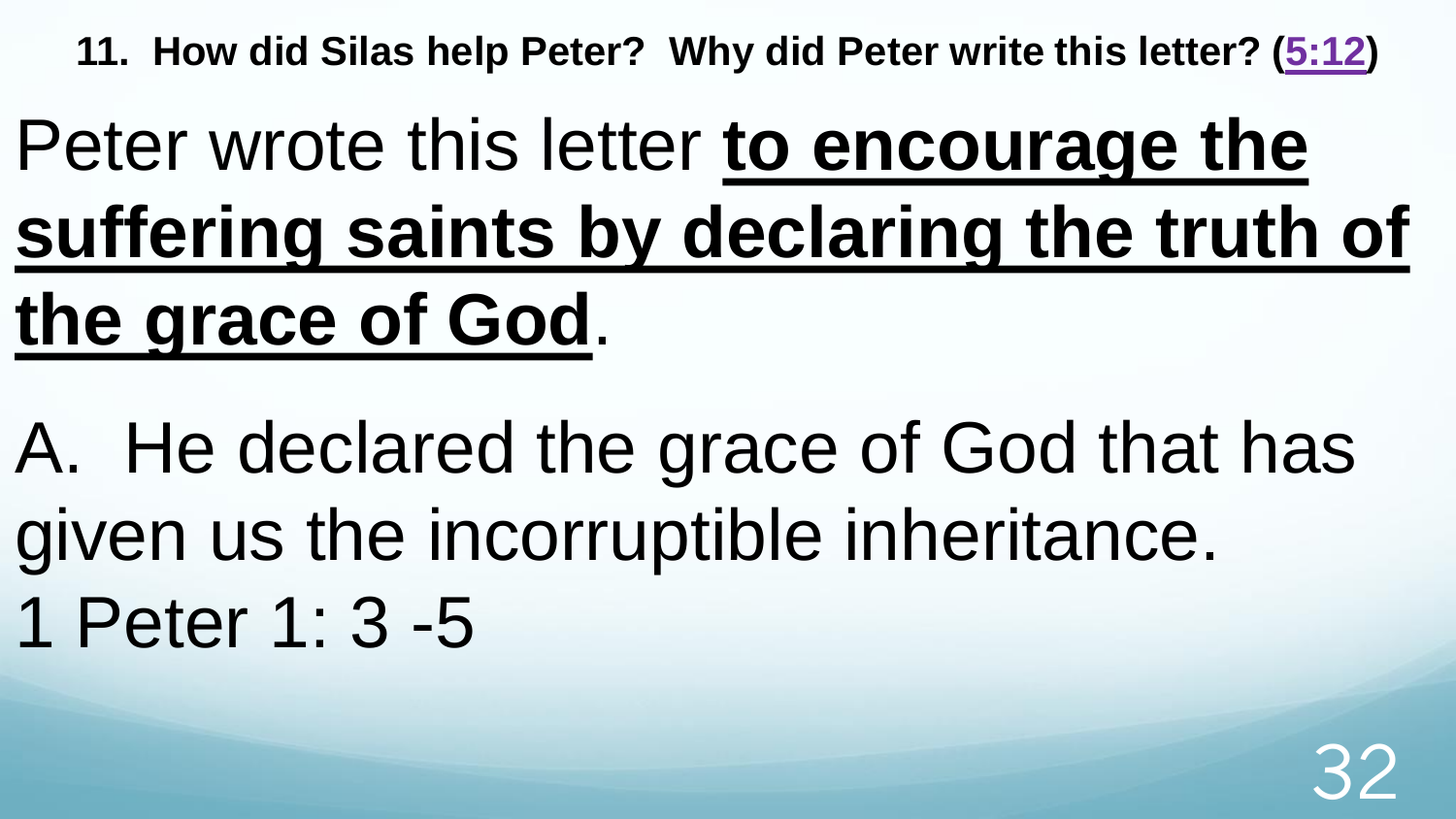B. He declared the grace of God that has saved our souls, the salvation that had been prophesied by the prophets of the Old Testament. 1 Peter 1:10-11

C. He declared the grace of God that has redeemed us. 1 Peter 1: 18-19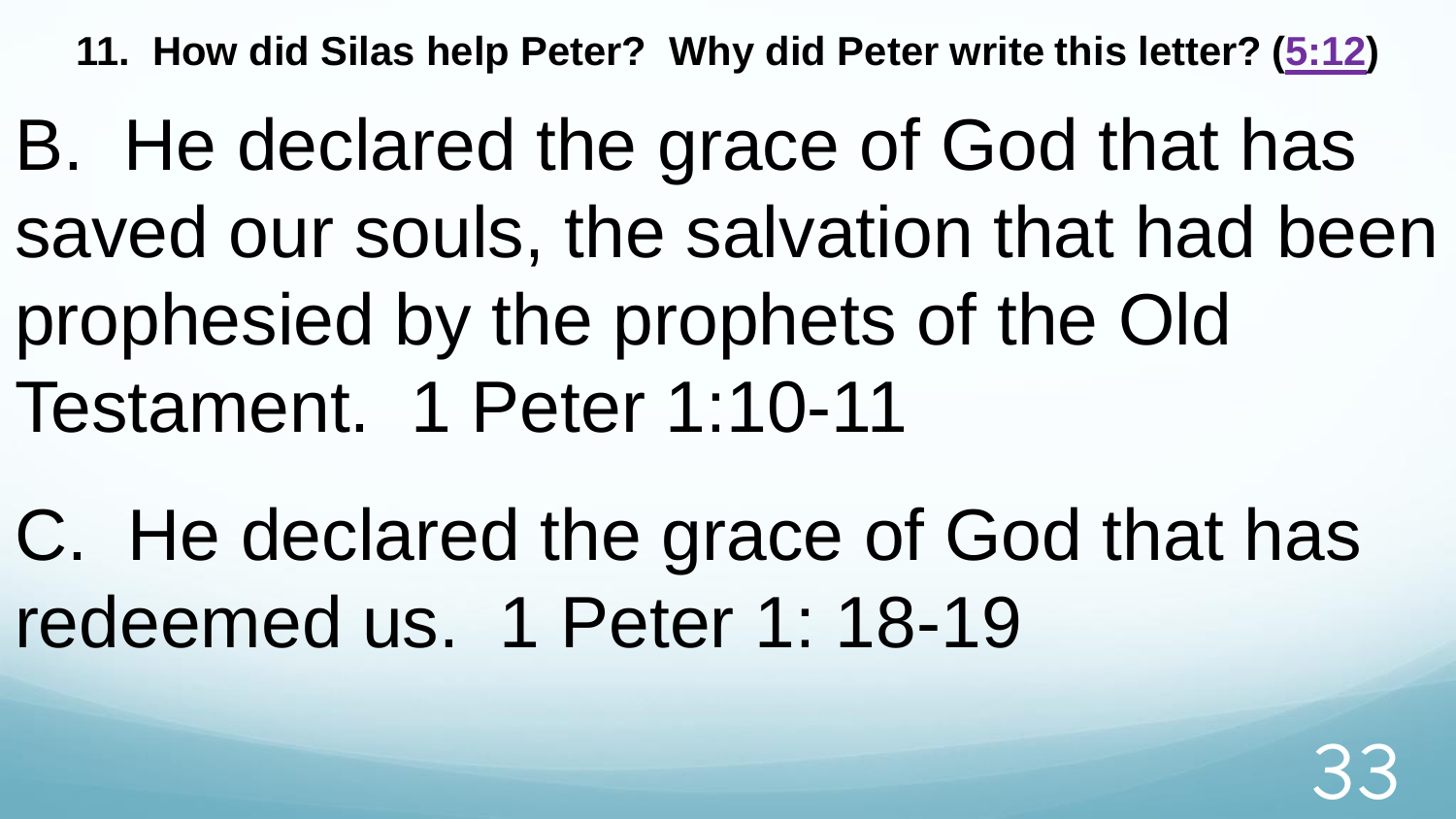D. He declared the grace of God that stirs us to be born again. 1 Peter 1: 23

E. He declared the grace of God that makes us the very special people of God. 1 Pet. 2:9

F. He declared the grace of God that led Christ to bear our sins in His own body on the tree.  $1$  Peter 2: 24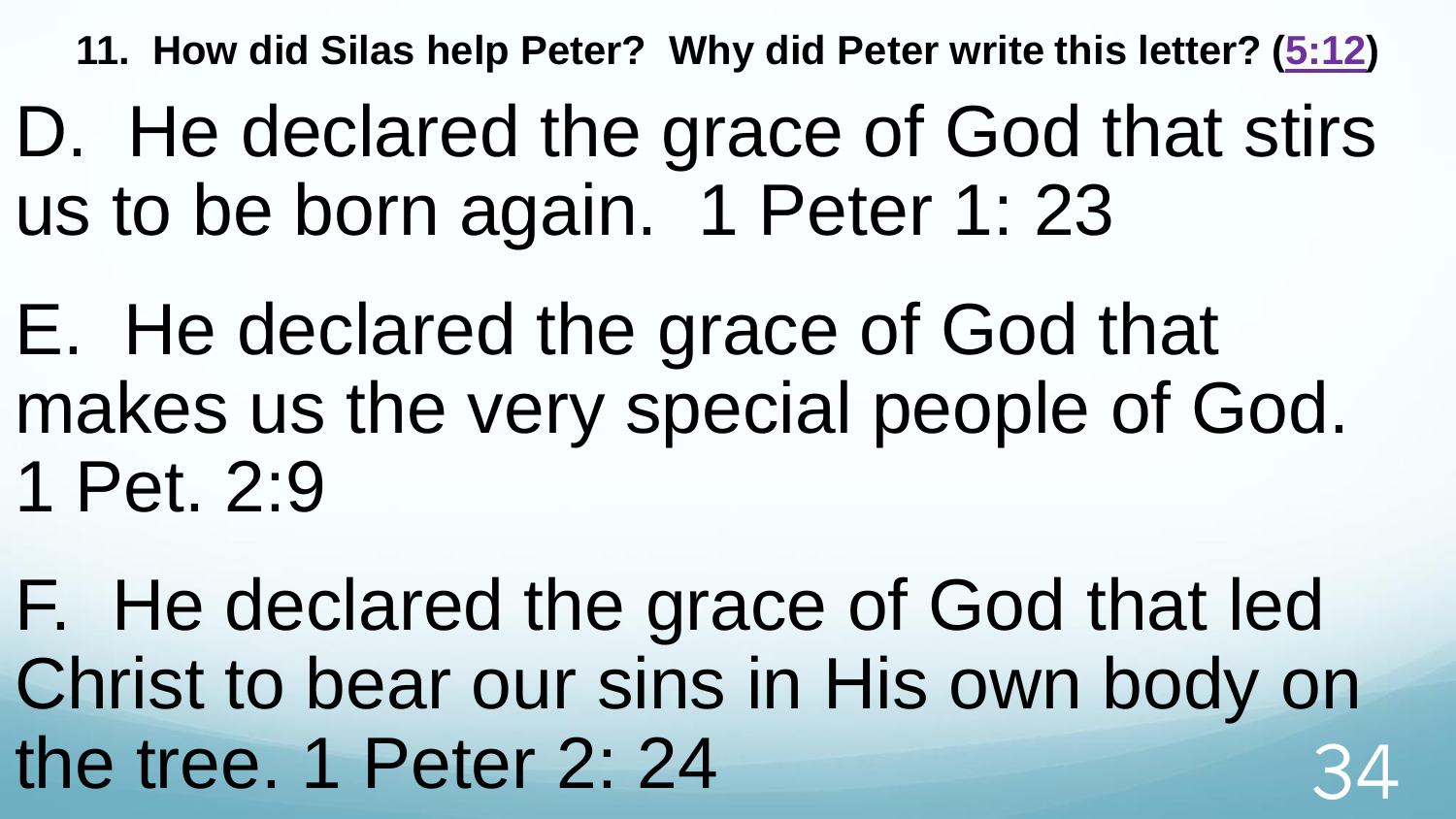G. He declared the grace of God that led Christ to suffer for sins, to die as the just for the unjust. 1 Peter 3: 18

H. He declared the grace of God that has exalted Christ over all the powers and enemies of men. 1 Peter 3: 22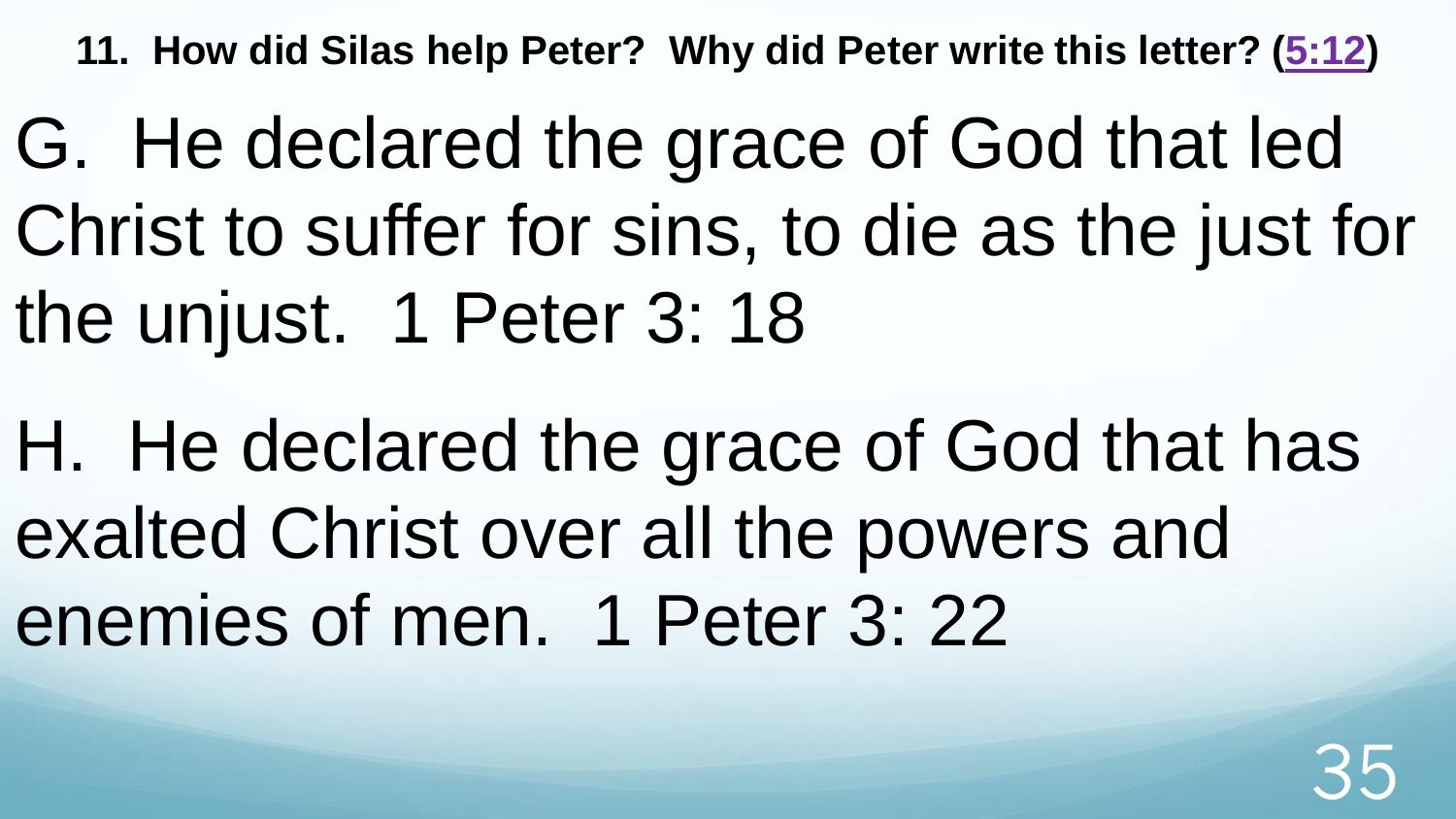- I. He declared the grace of God that gives us the great privilege of suffering and living for Christ. 1 Peter 4: 1-2
- J. He declared the grace of God that shall exalt us in due time. 1 Peter 5: 4-6
- K. He declared the grace of God that shall keep and preserve us for eternal glory. 1 Peter 5: 10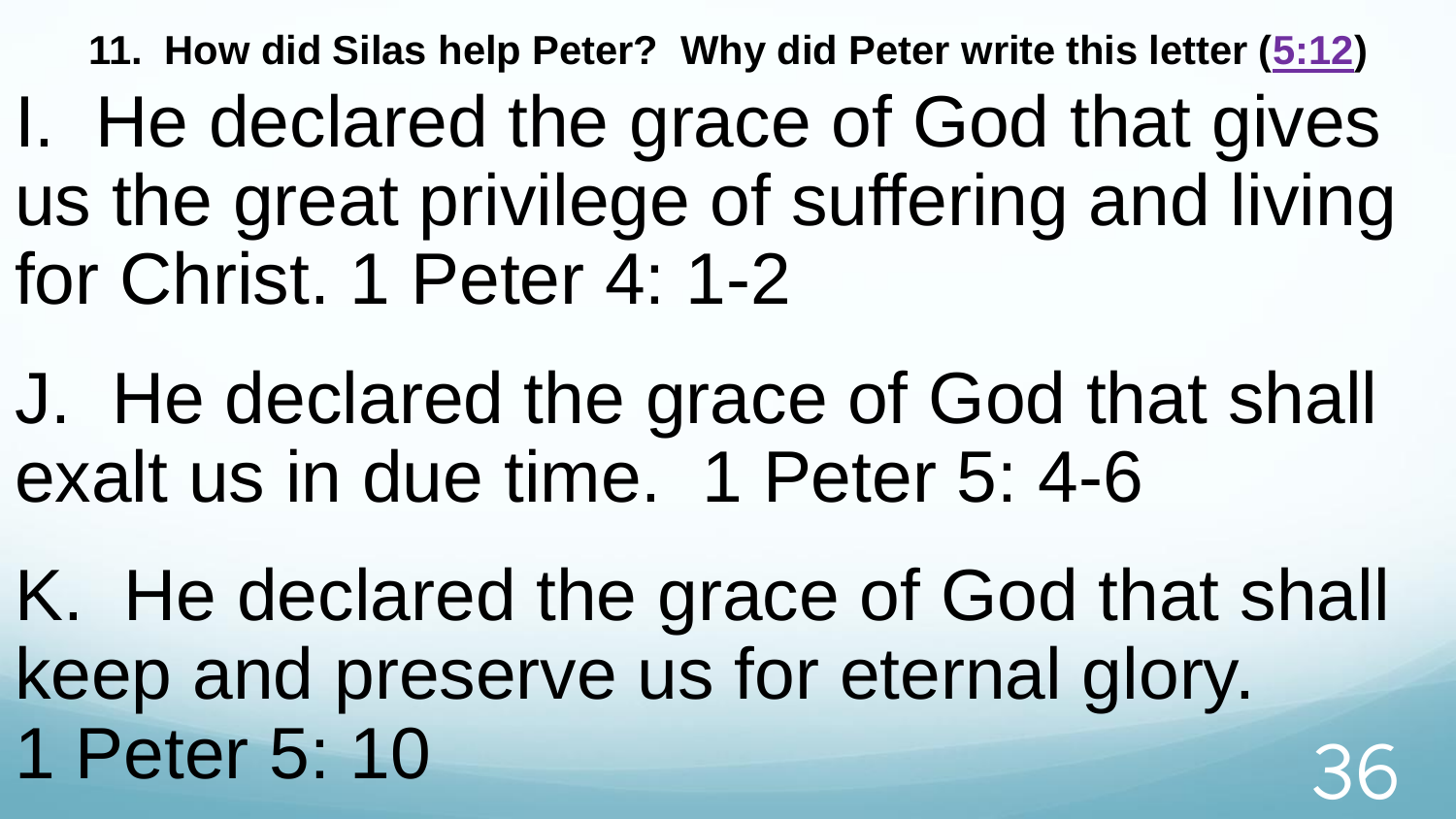- **12. Who sent greetings along with Peter? [\(5:13](http://www.crossbooks.com/verse.asp?ref=1Pe+5%3A13)) 1 Peter 5:13**
- <sup>13</sup> She who is in Babylon, chosen together
- with you, sends you greetings, and *so does* my son, **Mark**.
- 1. She who is in Babylon
- 2. Mark